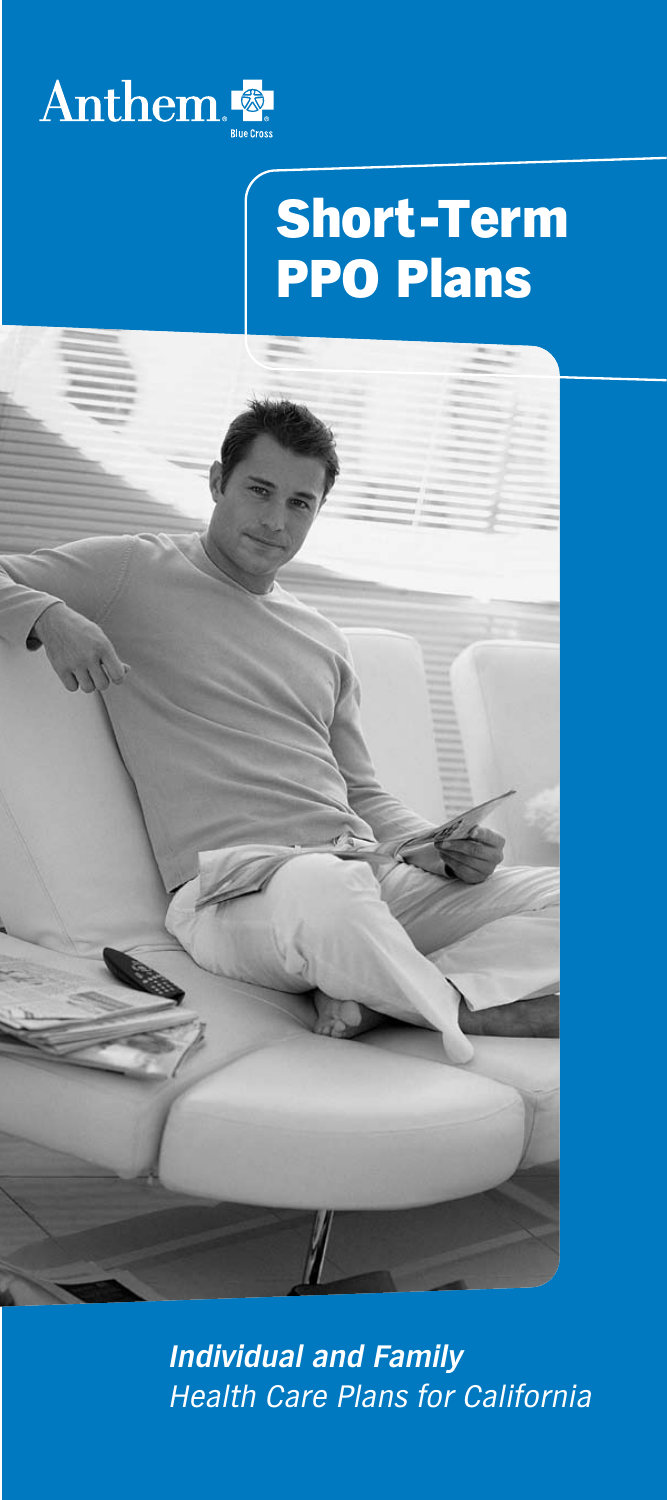# **Could This Be You?**

- Between jobs?
- Just graduated?
- Waiting for permanent coverage?

## **Our Short-Term Plans are Long on Benefits...for You!**

- You can depend on our experience we've been helping people get covered and stay covered for 70 years
- You get access to one of the largest provider networks in California
- You save money because we've negotiated lower fees with our network doctors and hospitals

## **At-a-Glance**

- Coverage from 30 to 180 days
- Begin or end coverage any day of the month
- Deductibles from \$250 to \$2,000
- You don't need to fill out claim forms for in-network providers



**To apply, contact your agent or go online to anthem.com/ca**

# **Maximum Coverage Period**

You decide the length of coverage of your Short-Term PPO Plan, from a minimum of 30 to a maximum of 180 days. This policy is non-renewable and designed to meet your health plan needs while you are between other coverage. After your Short-Term PPO Plan expires, you may complete a new application and reapply for a new plan. Note that after you have had two elections of a Short-Term Plan with less than a six-month lapse in-between, you must wait six months before you reapply for short-term coverage.

# **Enrollment Guidelines**

To enroll, you and/or your dependents must be:

- Age 15 days to 64 years old;
- A permanent legal resident of California;
- A U.S. resident for at least the last 3 months;
- The applicant's spouse or domestic partner, age 64 or younger;
- The applicant's children (under 19 years of age), or the children (under 19 years of age) of the applicant's enrolling spouse or qualified domestic partner;
- The applicant's unmarried dependent children between the ages of 19 through 22 ("dependent" as defined by the Internal Revenue Service)
- The applicant's child (of any age) who is incapable of self-sustaining employment by reason of a physically or mentally disabling injury, illness or condition and is chiefly dependent upon the applicant for support and maintenance.

Pricing is based on a per-member, per-day rate. Please submit the entire premium with your application. For faster service, you may choose to pay by electronic check or credit card (VISA, MasterCard or Discover) and submit online or via fax to Anthem Blue Cross Life and Health Insurance Company at 800-327-9255. See application for details.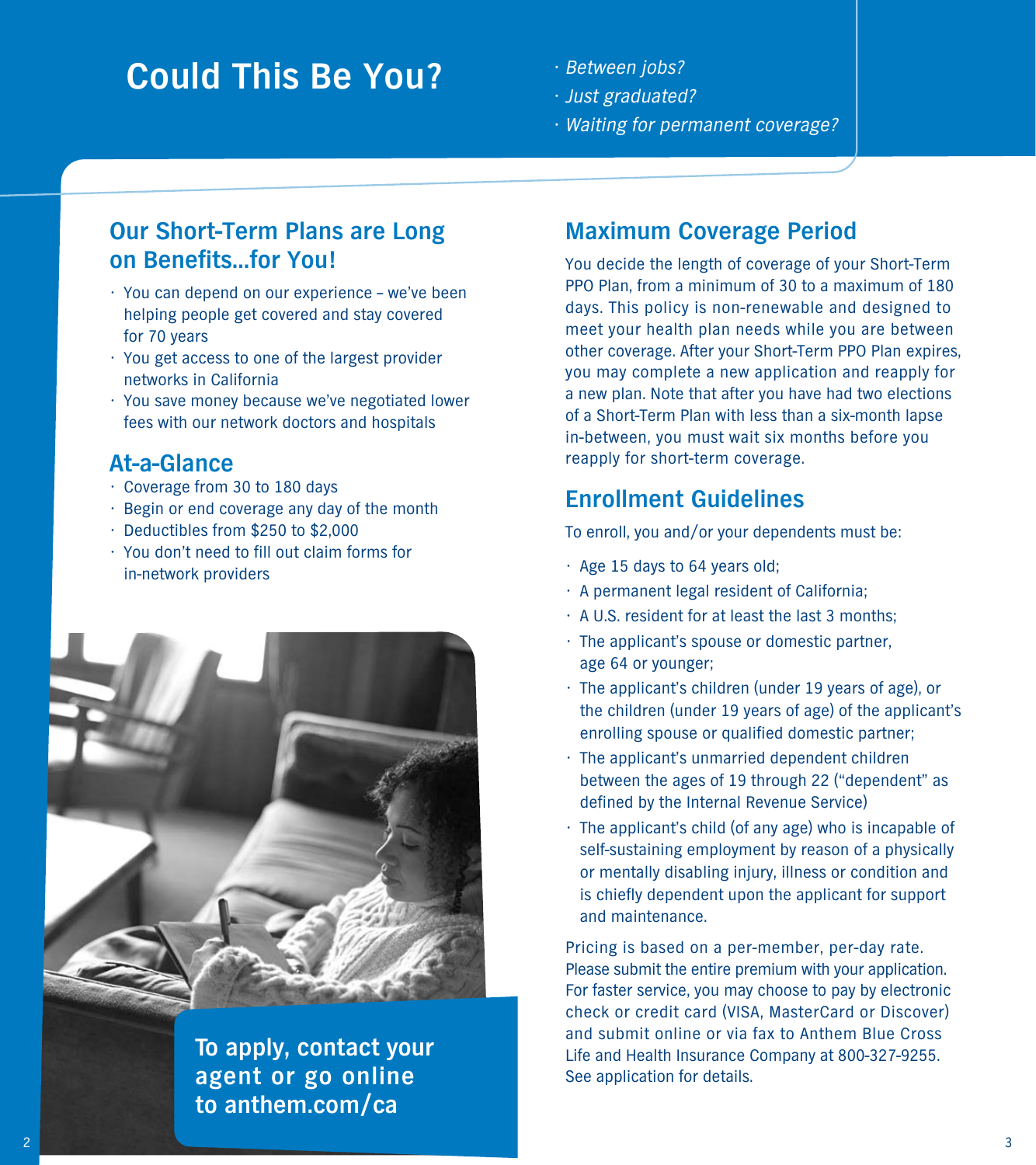# **Here's the Coverage You Need.**

# **What The Plan Covers**

- Emergency care
- Hospitalization services
- Outpatient services
- Access to any doctor you want (you'll save money "in-network")
- Professional services including X-ray, lab and office visits
- Prescription drugs
- Ambulance (\$1,000 benefit maximum)
- Accidental Death and Dismemberment coverage (AD&D) up to \$50,000
- \$3,000,000 per member maximum lifetime benefit for medical
- BlueCard**®** gives you access to participating doctors and medical facilities throughout the U.S.

These listings are an overview only. Refer to the policy booklet for a comprehensive list of benefits. For a sample copy of the policy booklet, ask your agent or contact Anthem Blue Cross.

# **Extra Value from Anthem Blue Cross to Keep You Healthy**

### **Stay Healthy with HealthyCheck<sup>SM</sup>**

Annual health care screenings are available to Anthem Blue Cross PPO members from age 7 to adult at a HealthyCheck Center. You do not have to meet your deductible first - simply pay \$25 for a basic screening or \$75 for a premium screening.

**SpecialOffers** provides information on discounts offered by independent vendors and practitioners on health related goods and services. Learn more online at anthem.com/ca - just click on "Healthy Living."

These programs are provided by Anthem Blue Cross Life and Health Insurance Company as a service to members. These services do not constitute benefits under Anthem Blue Cross Life and Health plans and are subject to change or cancellation without notice.

## **Short-Term PPO Plans Overview**

These amounts show your share of costs after deductibles, if any.

| <b>Benefits</b>                                                                                                                                                               | <b>In-Network</b>                                                                                           | <b>Out-of-Network</b>                                                                                                                                                                                        |
|-------------------------------------------------------------------------------------------------------------------------------------------------------------------------------|-------------------------------------------------------------------------------------------------------------|--------------------------------------------------------------------------------------------------------------------------------------------------------------------------------------------------------------|
| Lifetime Maximum                                                                                                                                                              |                                                                                                             | \$3.000.000                                                                                                                                                                                                  |
| <b>Deductible</b><br>(Waived for emergency<br>treatment of accidental<br>iniuries)                                                                                            |                                                                                                             | \$250, \$500, \$1,000, \$2,000 per member,<br>depending on plan chosen                                                                                                                                       |
| <b>Out-of-Pocket</b><br><b>Maximum</b>                                                                                                                                        |                                                                                                             | \$1,000 per member, participating and<br>non-participating combined (plus deductible)                                                                                                                        |
| <b>Professional Services</b><br>Including X-ray, lab<br>and office visits                                                                                                     | 20% of negotiated fee                                                                                       | 20% of negotiated fee plus<br>any excess charges                                                                                                                                                             |
| Hospital Inpatient/<br><b>Outpatient</b>                                                                                                                                      | <b>Preferred Participating</b><br><b>Providers and Participating</b><br>Providers: 20% of<br>negotiated fee | You pay all charges except<br>\$650 per day inpatient,<br>\$380 per day outpatient                                                                                                                           |
| <b>Ambulatory</b><br><b>Surgical Centers</b>                                                                                                                                  | 20% of negotiated fee                                                                                       | You pay all charges<br>except \$380 per day                                                                                                                                                                  |
| <b>Emergency Services</b><br>(Deductible waived for<br>emergency treatment<br>of accidental injuries)<br>\$50 copay for each visit;<br>waived for accidents<br>or if admitted | 20% of negotiated fee                                                                                       | Physician: 20% of customary<br>and reasonable charges plus<br>any excess charges<br>Hospital: 20% of customary<br>and reasonable charges for<br>the first 48 hours plus<br>any excess charges                |
| <b>Ambulance</b><br>Up to \$1,000 maximum                                                                                                                                     | 20% of negotiated fee                                                                                       | 20% of negotiated fee plus<br>any excess charges                                                                                                                                                             |
| <b>Prescription Drugs1</b><br>30-day supply; retail<br>only: no mail-order<br><b>henefits</b>                                                                                 | \$10 generic;<br>\$30 brand-name:<br>brand-name drug<br>maximum of<br>\$500 per member                      | In California: you pay all<br>charges except 50% of drug<br>limited fee schedule:<br>Outside California: you pay<br>drug limited fee schedule<br>amount less copay as stated<br>for participating pharmacies |
| <b>Maternity Care</b>                                                                                                                                                         | No benefits                                                                                                 | No benefits                                                                                                                                                                                                  |
| Physical Therapy,<br><b>Occupational Therapy,</b><br><b>Chiropractic Care</b><br>\$1,000 per member<br>maximum                                                                | 20% of negotiated fee                                                                                       | 20% of negotiated fee                                                                                                                                                                                        |

<sup>1</sup>If you request brand-name drugs, you pay the difference in cost between brand-name and generic, in addition to the brand-name copay. Generic drugs are based upon our Generic Rx Formulary.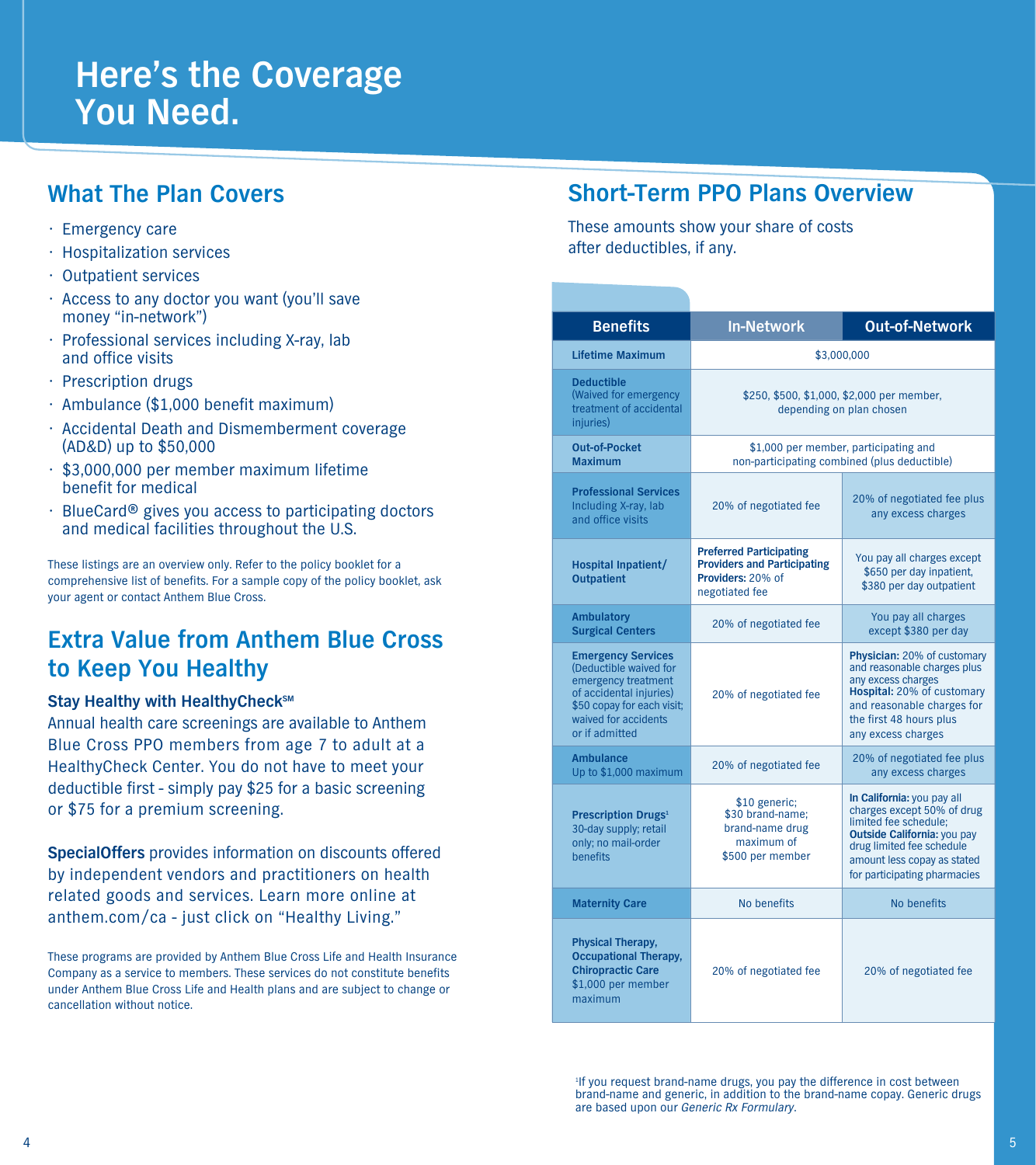# **What The Plan Does Not Cover**

Every health plan has exclusions and limitations. These listings are an overview only. A comprehensive description of what is covered and what is not covered under the plan can be found in the policy booklet.

- No payment will be made for services or supplies for the treatment of a pre-existing condition during a period of six (6) months following your effective date. However, if you were covered under qualifying prior coverage within 63 days of becoming covered under this policy, the time spent under the qualifying prior coverage will be used to satisfy, or partially satisfy, the six-month period.
- Services or supplies that are not medically necessary, as determined by Anthem Blue Cross Life and Health.
- Experimental or investigative care or therapy.
- Services received before your effective date or during an inpatient stay that began before your effective date.
- Services received after coverage ends.
- Services or supplies for which no charge is made or for which no charge would be made if you had no insurance coverage or services for which you are not legally obligated to pay.
- Conditions covered by Workers' Compensation or similar laws.
- Conditions arising from any act of war, invasion, armed aggression or release of nuclear energy.
- Any services provided by a local, state, county or federal government agency including any foreign government.
- Any services to the extent that you are entitled to receive Medicare benefits for those services, whether or not Medicare benefits are actually paid.
- Services provided by relatives and professional services received from a person who lives in your home or who is related to you by blood, marriage or adoption.
- Private duty nursing, including inpatient or outpatient services of a private duty nurse.
- Custodial care.
- Services provided in a facility that provides continuous skilled nursing care.
- Diagnostic admissions.

### **What The Plan Does Not Cover (continued)**

- Dental care and treatment or treatment on or to the teeth and gums – unless covered under accidental iniury. Dental implants.
- Orthodontic services, braces and other orthodontic appliances.
- Hearing aids and routine hearing tests.
- Eyeglasses and eye examinations. Certain eye surgeries including those solely for the purpose of correcting refractive defects of the eye such as nearsightedness (myopia) and astigmatism.
- Cosmetic surgery<sup>1</sup>.
- Sex change operations or related treatment and study.
- Maternity care.
- Well Baby and Well Child Care.
- All services related to the evaluation or treatment of infertility, including reversal of sterilization.
- Services primarily for weight reduction or treatment of obesity or any care which involves weight reduction as the main method of treatment.
- Orthopedic shoes (except when joined to braces) or shoe inserts.
- Items which are furnished primarily for your personal comfort or convenience.
- Consultations provided by telephone or facsimile machines.
- Nutritional counseling and food supplements except as stated in your policy agreement.
- Educational services except as specifically provided or arranged by Anthem Blue Cross Life and Health.
- Treatment furnished in a non-contracting California hospital except for a medical emergency as defined in the policy booklet.
- Routine physical exams.
- Smoking cessation.
- Durable Medical Equipment (DME).
- Outpatient drugs and medications except as stated in your policy booklet under prescription drug benefits.
- Outpatient speech therapy.
- Treatment of sexual dysfunction.
- Organ and tissue transplants.

1 Does not apply to reconstructive surgery to restore a bodily function or to correct a deformity caused by injury or to medically necessary reconstructive surgery performed to restore symmetry incident to mastectomy.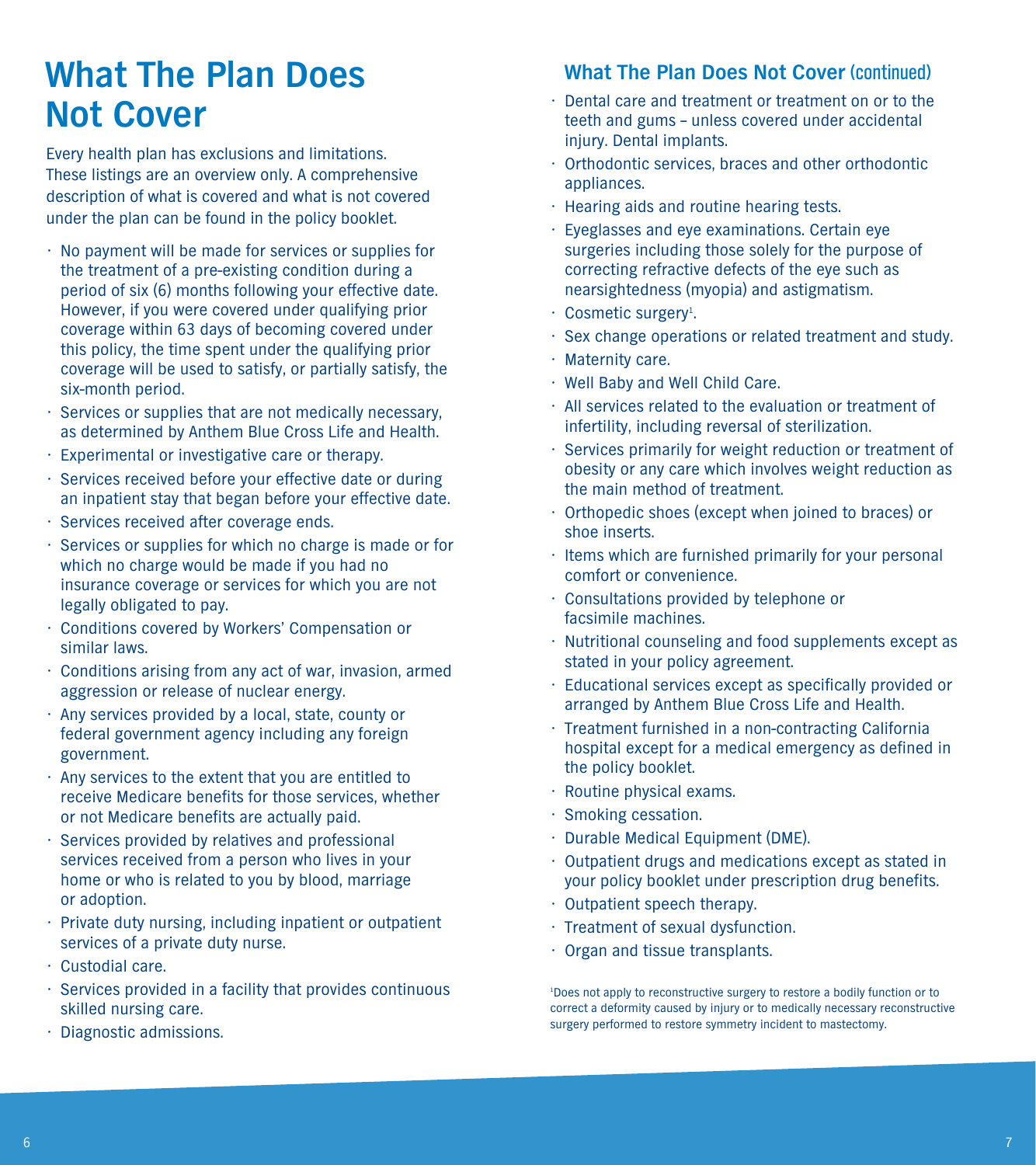# **Terms of Coverage**

You must qualify for coverage under guidelines established by Anthem Blue Cross Life and Health Insurance Company. A brief review of health and claims history will be completed.

**Important Note:** To be eligible for a guarantee issue plan under the Health Insurance Portability and Accountability Act (HIPAA), a person must, among other things, have been most recently covered under an employer plan. A Short-Term plan is not an employer plan. Therefore, most recent coverage under a Short-Term plan will make a person ineligible for HIPAA guarantee issue plans. Please contact your agent for information about other individual coverage options.

Approved and enrolled members will receive an Anthem Blue Cross Life and Health subscriber identification (ID) card and a policy booklet. The policy gives a comprehensive description of what is covered and what is not covered under the plan and may be requested in advance by calling Customer Service at 800-333-0912.

## **Effective Date of Coverage**

If you apply online at anthem.com/ca, your coverage can become effective on the same date Anthem receives your application. If you prefer to mail or fax your application, the earliest date your coverage can begin is the day after Anthem receives your application. If you request a specific effective date, Anthem must receive your application within 10 days of the signature date on your application. The effective date cannot be more than 75 days after your signature date. You will be notified of the effective date if you are approved. **If you submit your application by fax, please do not also mail your application to Anthem.** 

### **How To Calculate Your Premium**

- 1. Find your area, based on your county and/or ZIP code (See pages 10-11.)
- 2. Go to the rate pages for your area. Area 1: pages 14/15; Areas 2 and 10: pages 16/17; Area 3: pages 18/19; Areas 4, 6 and 11: pages 20/21; Area 5: pages 22/23; Areas 7, 8 and 12: pages 24/25; Areas 9, 13 and 14: pages 26/27
- 3. Locate the columns for the deductible you prefer.
- 4. Find the rates for each family member you're enrolling, based on age (as of the first of the month of the requested start date) and gender, and enter them in the table below For children:
	- If a parent or guardian will be on the policy, locate the rates for the three youngest children. Other children will not be charged.
	- $-$  If a parent or guardian will not be on the policy, locate the rates for the four youngest children. Other children will not be charged.
- 5. Add up the amounts in the Daily Premium column to get your Total Daily Premium.
- 6. Multiply the Total Daily Premium by the number of days you want to be covered. This is your Total Premium for your Short-Term Policy.

# **Premium Calculation Table**

| <b>Name</b>                        | <b>Daily Premium</b> |
|------------------------------------|----------------------|
| Policyholder                       | \$                   |
| Spouse/domestic partner            | \$                   |
| Dependent Child (youngest)         | \$                   |
| Dependent Child #2                 | \$                   |
| Dependent Child #3                 | \$                   |
| Dependent Child #4 (if applicable) | \$                   |
| <b>Total Daily Premium</b>         | \$                   |
| Number of Days (30 - 180) x        |                      |
| = Total Premium for Policy         |                      |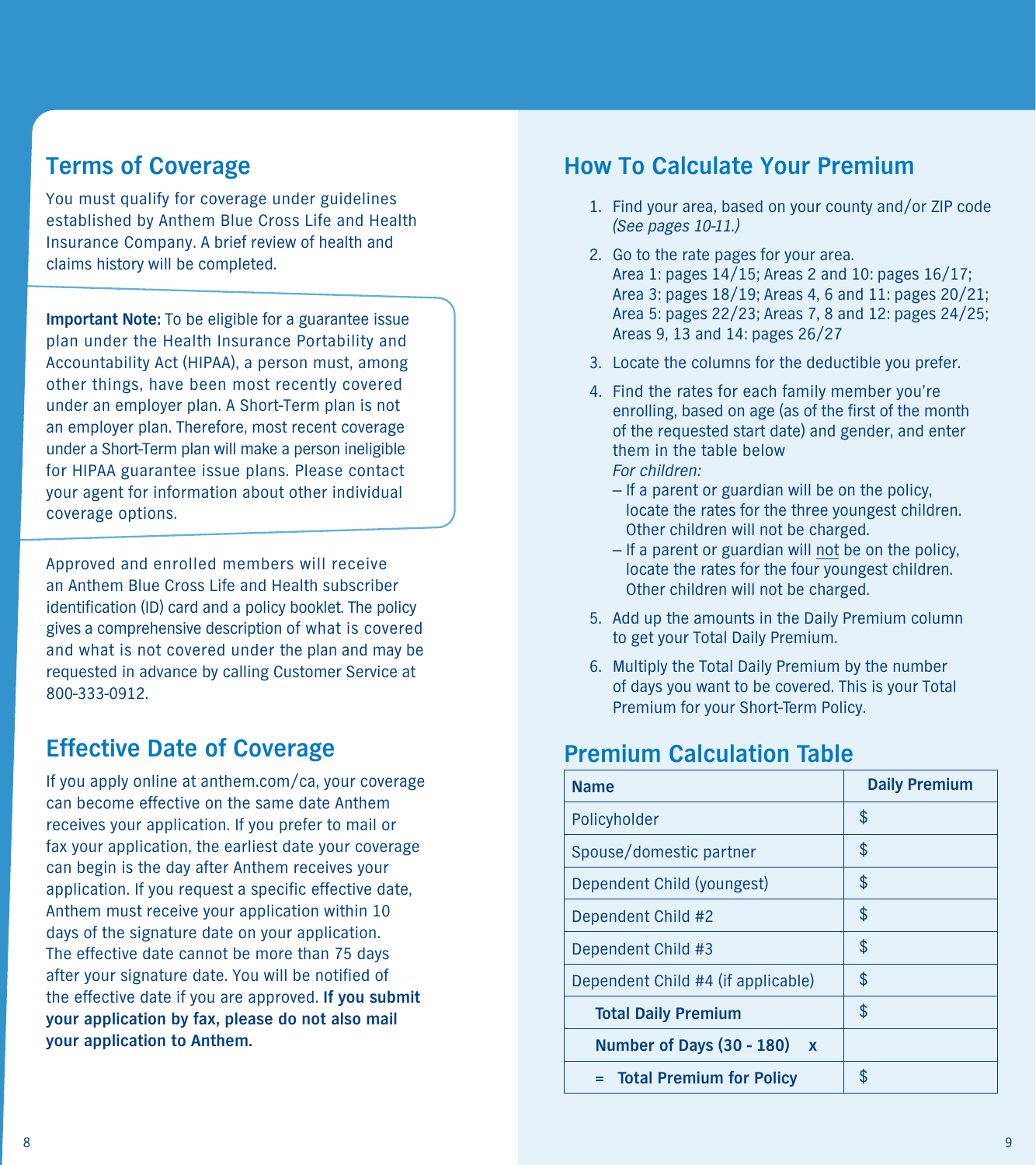### **Medical rating area definitions by county**

The following indicates the counties and/or ZIP codes for each rating area. The subscriber's home address determines the rating area.

| <b>Alameda</b>      | 95304, 95377, 95391                               | Area 11           |
|---------------------|---------------------------------------------------|-------------------|
|                     | all other Alameda ZIPs                            | Area 3            |
| <b>Alpine</b>       |                                                   | Area 2            |
| <b>Amador</b>       |                                                   | Area 2            |
| <b>Butte</b>        |                                                   | Area 3            |
| <b>Calaveras</b>    |                                                   | Area 11           |
| Colusa              |                                                   | Area 3            |
| <b>Contra Costa</b> |                                                   | Area 3            |
| <b>Del Norte</b>    |                                                   | Area 10           |
| <b>El Dorado</b>    |                                                   | Area 2            |
| <b>Fresno</b>       | 93245, 93618                                      | Area <sub>7</sub> |
|                     | all other Fresno ZIPs                             | Area 11           |
| Glenn               |                                                   | Area 3            |
| <b>Humboldt</b>     |                                                   | Area 12           |
| <b>Imperial</b>     | 92004, 92225, 92274                               | Area <sub>6</sub> |
|                     | all other Imperial ZIPs                           | Area 14           |
| <b>Inyo</b>         | 93527                                             | Area 7            |
|                     | all other Inyo ZIPs                               | Area 2            |
| <b>Kern</b>         | 93536                                             | Area 9            |
|                     | 93558                                             | Area 14           |
|                     | all other Kern ZIPs                               | Area 7            |
| <b>Kings</b>        | 93242, 93631, 93656                               | Area 11           |
|                     | all other Kings ZIPs                              | Area 7            |
| Lake                | except 95467                                      | Area 3            |
|                     | 95467                                             | Area 12           |
| Lassen              |                                                   | Area 10           |
| <b>Los Angeles</b>  | ZIP codes beginning with 906-912, 915, 917, 918 & |                   |
|                     | 935 (except 90623, 90630, 90631, 91709, 93560)    | Area 9            |
|                     | 90623, 90630, 90631                               | Area 13           |
|                     | 91709                                             | Area 14           |
|                     | 93243, 93560                                      | Area 7            |
|                     | all other Los Angeles ZIPs                        | Area 5            |
| <b>Madera</b>       |                                                   | Area 11           |
| <b>Marin</b>        |                                                   | Area 2            |
| <b>Mariposa</b>     |                                                   | Area 11           |
| <b>Mendocino</b>    |                                                   | Area 12           |
| <b>Merced</b>       |                                                   | Area 11           |
| Modoc               |                                                   | Area 10           |
| <b>Mono</b>         |                                                   | Area 2            |
| <b>Monterey</b>     | 93451                                             | Area 8            |
|                     | 95076                                             | Area 3            |
|                     | all other Monterey ZIPs                           | Area 1            |
| <b>Napa</b>         | 95476                                             | Area 12           |
|                     | all other Napa ZIPs                               | Area 3            |
| <b>Nevada</b>       | 95977                                             | Area 3            |
|                     | all other Nevada ZIPs                             | Area 2            |
| <b>Orange</b>       | 90638                                             | Area 9            |
|                     | all Orange ZIPs beginning with 926                | Area 4            |
|                     | all other Orange ZIPs                             | Area 13           |
| <b>Placer</b>       |                                                   | Area 3            |
|                     |                                                   |                   |
|                     | 95668, 95692                                      |                   |
|                     | all other Placer ZIPs                             | Area 2            |
| <b>Plumas</b>       | 95981<br>all other Plumas ZIPs                    | Area 3<br>Area 10 |

| <b>Riverside</b>      | 92860, 92880, 92883<br>92028 and ZIP codes beginning with 922                 | Area 13           |
|-----------------------|-------------------------------------------------------------------------------|-------------------|
|                       | except 92248                                                                  | Area 6            |
|                       | 91752, 92248 and all other Riverside ZIPs                                     |                   |
|                       | beginning with 923-928 except 92860, 92880, 92883                             | Area 14           |
| <b>Sacramento</b>     | 94571                                                                         | Area 3            |
|                       | all other Sacramento ZIPs                                                     | Area 2            |
| <b>San Benito</b>     | 93930, 95004                                                                  | Area 1            |
|                       | all other San Benito ZIPs                                                     | Area 11           |
| <b>San Bernardino</b> | 91766, 91792                                                                  | Area 9            |
|                       | 93516, 93555                                                                  | Area 7            |
|                       | 92880                                                                         | Area 13           |
|                       | all other San Bernardino ZIPs                                                 | Area 14           |
| <b>San Diego</b>      |                                                                               | Area 6            |
| <b>San Francisco</b>  |                                                                               | Area 3            |
| <b>San Joaquin</b>    | 94514                                                                         | Area 3            |
|                       | 95632, 95690                                                                  | Area 2            |
|                       | all other San Joaquin ZIPs                                                    | Area 11           |
| San Luis Obispo       | 93252                                                                         | Area 7            |
|                       | 93426                                                                         | Area 1            |
|                       | all other San Luis Obispo ZIPs                                                | Area 8            |
| <b>San Mateo</b>      |                                                                               | Area 2            |
| Santa Barbara         | 93252                                                                         | Area <sub>7</sub> |
|                       | all other Santa Barbara ZIPs                                                  | Area 8            |
| Santa Clara           | 94303                                                                         | Area 2            |
|                       | 95023                                                                         | Area 11           |
|                       | ZIPs beginning with 950-951 except 95023, 95076<br>all other Santa Clara ZIPs | Area 12           |
| <b>Santa Cruz</b>     | 95033                                                                         | Area 3<br>Area 12 |
|                       | all other Santa Cruz ZIPs                                                     | Area 3            |
| <b>Shasta</b>         |                                                                               | Area 10           |
| <b>Sierra</b>         | 95922                                                                         | Area 3            |
|                       | 95960                                                                         | Area 2            |
|                       | all other Sierra ZIPs                                                         | Area 10           |
| <b>Siskiyou</b>       |                                                                               | Area 10           |
| <b>Solano</b>         | 95690                                                                         | Area 2            |
|                       | all other Solano ZIPs                                                         | Area 3            |
| <b>Sonoma</b>         | 94515                                                                         | Area 3            |
|                       | all other Sonoma ZIPs                                                         | Area 12           |
| <b>Stanislaus</b>     |                                                                               | Area 11           |
| <b>Sutter</b>         | 95626, 95648, 95837                                                           | Area 2            |
|                       | all other Sutter ZIPs                                                         | Area 3            |
| <b>Tehama</b>         | 95963, 95973                                                                  | Area 3            |
|                       | all other Tehama ZIPs                                                         | Area 10           |
| <b>Trinity</b>        | 95526                                                                         | Area 12           |
|                       | all other Trinity ZIPs                                                        | Area 10           |
| <b>Tulare</b>         | 93631, 93641, 93646, 93654                                                    | Area 11           |
|                       | all other Tulare ZIPs                                                         | Area 7            |
| <b>Tuolumne</b>       |                                                                               | Area 11           |
| <b>Ventura</b>        | 90265 and ZIP codes beginning with 913                                        | Area 5            |
|                       | 93252                                                                         | Area 7            |
|                       | all other Ventura ZIPs                                                        | Area 8            |
| <b>Yolo</b>           |                                                                               | Area 3            |
| <b>Yuba</b>           | 95960                                                                         | Area 2            |
|                       | all other Yuba ZIPs                                                           | Area 3            |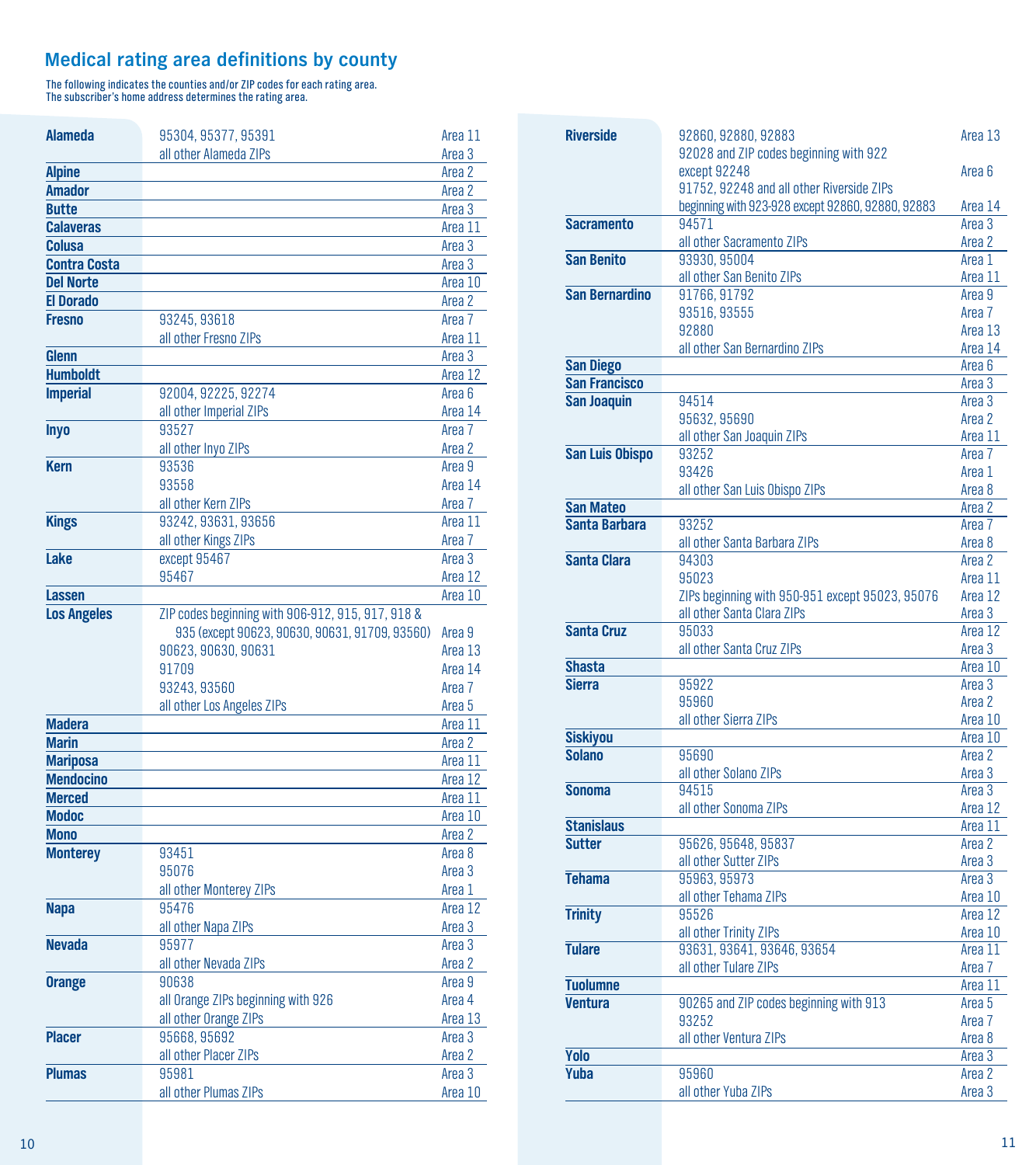### **Medical rating area definitions by area**

The following indicates the counties and/or ZIP codes for each rating area. The subscriber's home address determines the rating area.

- AREA 1: Monterey (except 93451, 95076), San Benito (93930, 95004 only), San Luis Obispo (93426 only)
- AREA 2: Alpine, Amador, El Dorado, Inyo (except 93527), Marin, Mono, Nevada (except 95977), Placer (except 95668, 95692), Sacramento (except 94571), San Joaquin (95632, 95690 only), San Mateo, Santa Clara (94303 only), Sierra (95960 only), Solano (95690 only), Sutter (95626, 95648, 95837 only), Yuba (95960 only)
- AREA 3: Alameda (except 95304, 95377, 95391), Butte, Colusa, Contra Costa, Glenn, Lake (except 95467), Monterey (95076 only), Napa (except 95476), Nevada (95977 only), Placer (95668, 95692 only), Plumas (95981 only), Sacramento (94571 only), San Francisco, San Joaquin (94514 only), Santa Clara (94550, 95076 and ZIP codes starting with 940-943 except 94303), Santa Cruz (except 95033), Sierra (95922 only), Solano (except 95690), Sonoma (94515 only), Sutter (except 95626, 95648, 95837), Tehama (95963, 95973 only), Yolo, Yuba (except 95960)
- AREA 4: Orange (ZIP codes starting with 926)
- AREA 5: Los Angeles (except 93243 and except ZIP codes starting with 906-912, 915, 917, 918 & 935), Ventura (90265 and ZIP codes starting with 913 only)
- AREA 6: Imperial (92004, 92225, 92274 only), Riverside (92028 and Zip Codes starting with 922 except 92248), San Diego
- AREA 7: Fresno (93245, 93618 only), Inyo (93527 only), Kern (except 93536, 93558), Kings (except 93242, 93631, 93656), Los Angeles (93243, 93560 only), San Bernardino (93516, 93555 only), San Luis Obispo (93252 only), Santa Barbara (93252 only), Tulare (except 93631, 93641, 93646, 93654), Ventura (93252 only)
- AREA 8: Monterey (93451 only), San Luis Obispo (except 93252, 93426), Santa Barbara (except 93252), Ventura (except 90265, 93252 and ZIP codes starting with 913)
- AREA 9: Kern (93536 only), Los Angeles (ZIP codes starting with 906-912, 915, 917, 918 & 935 except 90623, 90630, 90631, 91709, 93560), Orange (90638 only), San Bernardino (91766, 91792 only)
- AREA 10: Del Norte, Lassen, Modoc, Plumas (except 95981), Shasta, Sierra (except 95922, 95960), Siskiyou, Tehama (except 95963, 95973), Trinity (except 95526)
- AREA 11: Alameda (95304, 95377, 95391 only), Calaveras, Fresno (except 93245, 93618), Kings (93242, 93631, 93656 only), Madera, Mariposa, Merced, San Benito (except 93930, 95004), San Joaquin (except 94514, 95632, 95690), Santa Clara (95023 only), Stanislaus, Tulare (93631, 93641, 93646, 93654 only), Tuolumne
- AREA 12: Humboldt, Lake (95467 only), Mendocino, Napa (95476 only), Santa Clara (ZIP codes starting with 950-951 except 95023, 95076), Santa Cruz (95033 only), Sonoma (except 94515), Trinity (95526 only)
- AREA 13: Los Angeles (90623, 90630, 90631 only), Orange (except 90638 and except ZIP codes starting with 926), Riverside (92860, 92880, 92883 only), San Bernardino (92880 only)
- AREA 14: Imperial (except 92004, 92225, 92274), Kern (93558 only), Los Angeles (91709 only), Riverside (91752, 92248, and ZIP codes starting with 923-928 except 92860, 92880, 92883), San Bernardino (except 91766, 91792, 92880, 93516, 93555)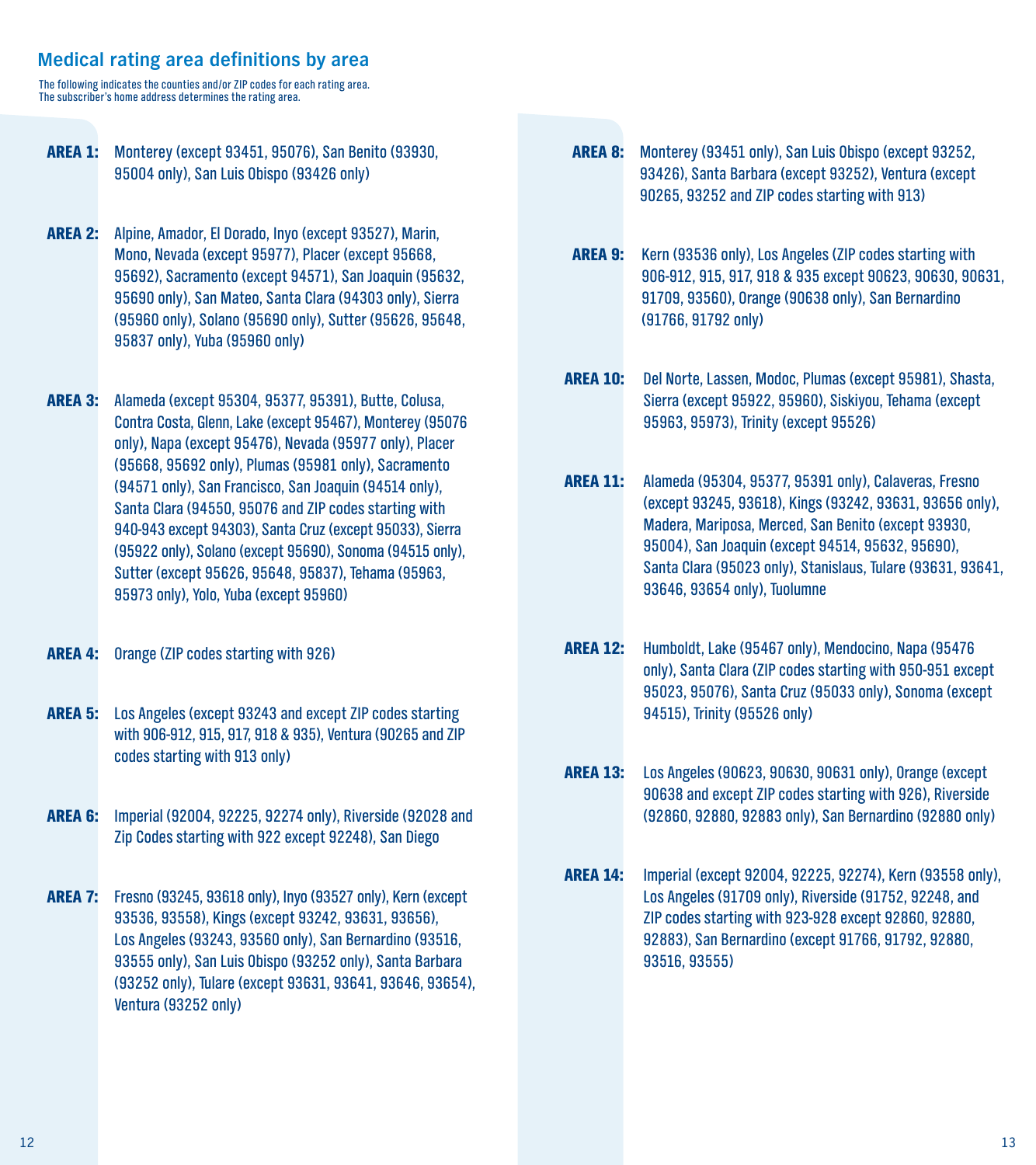### **Short-Term PPO Plan Per-Day Rates Area 1**

r.

.<br>1900 - Angel III (1900)

|                | \$250          | <b>Deductible</b> | <b>Deductible</b> | \$500          |
|----------------|----------------|-------------------|-------------------|----------------|
| Age            | <b>Male</b>    | <b>Female</b>     | <b>Male</b>       | <b>Female</b>  |
| <b>Under 1</b> | 12.69          | 12.69             | 8.30              | 8.30           |
| $\mathbf{1}$   | 10.29          | 10.29             | 6.67              | 6.67           |
| $\overline{2}$ | 8.01           | 8.01              | 5.12              | 5.12           |
| 3              | 5.94           | 5.94              | 3.74              | 3.74           |
| 4              | 4.31           | 4.31              | 2.64              | 2.64           |
| 5<br>6         | 3.29<br>3.01   | 3.29<br>3.05      | 1.95<br>1.79      | 1.95<br>1.79   |
| $\overline{7}$ | 3.01           | 3.05              | 1.79              | 1.79           |
| 8              | 3.01           | 3.05              | 1.79              | 1.79           |
| 9              | 4.59           | 4.59              | 2.93              | 2.93           |
| 10             | 5.12           | 5.08              | 3.29              | 3.25           |
| 11             | 5.53           | 5.41              | 3.58              | 3.50           |
| 12             | 5.77           | 5.61              | 3.78              | 3.62           |
| 13             | 5.94           | 5.73              | 3.90              | 3.70           |
| 14<br>15       | 6.06<br>6.14   | 5.73<br>5.77      | 3.98<br>4.02      | 3.74<br>3.74   |
| 16             | 6.14           | 5.77              | 4.07              | 3.74           |
| 17             | 6.14           | 5.77              | 4.07              | 3.74           |
| 18             | 6.14           | 5.77              | 4.07              | 3.74           |
| 19             | 6.14           | 5.82              | 4.07              | 3.78           |
| 20             | 6.14           | 5.86              | 4.07              | 3.82           |
| 21             | 6.14           | 5.94              | 4.07              | 3.86           |
| 22             | 6.14           | 6.02              | 4.07              | 3.94           |
| 23             | 6.14           | 6.14              | 4.07              | 4.02<br>4.07   |
| 24<br>25       | 6.14<br>6.14   | 6.22<br>6.34      | 4.07<br>4.07      | 4.15           |
| 26             | 6.14           | 6.43              | 4.07              | 4.23           |
| 27             | 6.26           | 6.55              | 4.11              | 4.27           |
| 28             | 6.47           | 6.71              | 4.27              | 4.35           |
| 29             | 6.63           | 6.87              | 4.35              | 4.47           |
| 30             | 6.75           | 7.08              | 4.43              | 4.59           |
| 31<br>32       | 6.87<br>7.00   | 7.28<br>7.48      | 4.51<br>4.59      | 4.72<br>4.88   |
| 33             | 7.16           | 7.73              | 4.68              | 5.04           |
| 34             | 7.36           | 7.97              | 4.84              | 5.20           |
| 35             | 7.61           | 8.26              | 4.96              | 5.37           |
| 36             | 7.85           | 8.50              | 5.12              | 5.57           |
| 37             | 8.09           | 8.79              | 5.29              | 5.73           |
| 38<br>39       | 8.34           | 9.07<br>9.32      | 5.45              | 5.94<br>6.10   |
| 40             | 8.54<br>8.79   | 9.60              | 5.57<br>5.73      | 6.30           |
| 41             | 8.99           | 9.93              | 5.90              | 6.51           |
| 42             | 9.27           | 10.21             | 6.06              | 6.71           |
| 43             | 9.56           | 10.54             | 6.22              | 6.91           |
| 44             | 9.93           | 10.90             | 6.47              | 7.12           |
| 45             | 10.29          | 11.27             | 6.71              | 7.36           |
| 46<br>47       | 10.74<br>11.27 | 11.64<br>12.04    | 7.04<br>7.36      | 7.61<br>7.89   |
| 48             | 11.84          | 12.45             | 7.73              | 8.14           |
| 49             | 12.45          | 12.94             | 8.14              | 8.42           |
| 50             | 13.10          | 13.43             | 8.58              | 8.75           |
| 51             | 13.83          | 13.96             | 9.07              | 9.11           |
| 52             | 14.57          | 14.52             | 9.52              | 9.48           |
| 53             | 15.30          | 15.18             | <u> 10.05</u>     | <u>9.89</u>    |
| 54<br>55       | 16.07<br>16.89 | 15.83<br>16.60    | 10.54<br>11.07    | 10.33<br>10.82 |
| 56             | 17.70          | 17.37             | 11.59             | 11.35          |
| 57             | 18.59          | 18.23             | 12.21             | 11.92          |
| 58             | 19.49          | 19.12             | 12.77             | 12.49          |
| 59             | 20.43          | 20.06             | 13.39             | 13.10          |
| 60             | 21.36          | 20.96             | 14.00             | 13.71          |
| 61<br>62       | 22.22<br>23.03 | 21.85<br>22.62    | 14.57<br>15.05    | 14.24<br>14.77 |
| 63             | 23.68          | 23.32             | 15.50             | 15.22          |
| 64             | 24.29          | 23.89             | 15.91             | 15.58          |

|              | \$1.000<br><b>Deductible</b> |              | \$2,000<br><b>Deductible</b> |                |
|--------------|------------------------------|--------------|------------------------------|----------------|
| <b>Male</b>  | <b>Female</b>                | <b>Male</b>  | <b>Female</b>                | Age            |
| 6.63         | 6.63                         | 5.65         | 5.65                         | <b>Under 1</b> |
| 5.29         | 5.29                         | 4.51         | 4.51                         | 1              |
| 4.02         | 4.02                         | 3.41         | 3.41                         | $\overline{2}$ |
| 2.88         | 2.88                         | 2.44         | 2.44                         | 3              |
| 1.99         | 1.99                         | 1.66         | 1.66                         | 4              |
| 1.46<br>1.30 | 1.46<br>1.30                 | 1.18<br>1.05 | 1.18<br>1.05                 | 5<br>6         |
| 1.30         | 1.30                         | 1.05         | 1.05                         | 7              |
| 1.30         | 1.30                         | 1.05         | 1.05                         | 8              |
| 2.27         | 2.27                         | 1.91         | 1.91                         | 9              |
| 2.60         | 2.56                         | 2.19         | 2.15                         | 10             |
| 2.84         | 2.76                         | 2.40         | 2.36                         | 11             |
| 3.01         | 2.88                         | 2.56         | 2.44                         | 12             |
| 3.13         | 2.93                         | 2.68         | 2.48                         | 13             |
| 3.17<br>3.25 | 2.97<br>2.97                 | 2.72<br>2.76 | 2.52<br>2.52                 | 14<br>15       |
| 3.25         | 2.97                         | 2.80         | 2.52                         | 16             |
| 3.25         | 2.97                         | 2.80         | 2.52                         | 17             |
| 3.25         | 2.97                         | 2.80         | 2.52                         | 18             |
| 3.25         | 3.01                         | 2.80         | 2.52                         | 19             |
| 3.25         | 3.01                         | 2.80         | 2.56                         | 20             |
| 3.25         | 3.09                         | 2.80         | 2.60                         | 21             |
| 3.25         | 3.13                         | 2.80         | 2.68                         | 22             |
| 3.25         | 3.21                         | 2.80         | 2.72                         | 23             |
| 3.25         | 3.25                         | 2.80         | 2.76                         | 24<br>25       |
| 3.25<br>3.25 | 3.33<br>3.37                 | 2.80<br>2.80 | 2.80<br>2.84                 | 26             |
| 3.29         | 3.41                         | 2.84         | 2.88                         | 27             |
| 3.45         | 3.50                         | 2.93         | 2.93                         | 28             |
| 3.54         | 3.58                         | 3.01         | 3.01                         | 29             |
| 3.58         | 3.66                         | 3.05         | 3.09                         | 30             |
| 3.62         | 3.78                         | 3.09         | 3.21                         | 31             |
| 3.70         | 3.90                         | 3.13         | 3.29                         | 32             |
| 3.78         | 4.07                         | 3.21         | 3.41                         | 33             |
| 3.90<br>3.98 | 4.19<br>4.31                 | 3.29<br>3.41 | 3.54                         | 34<br>35       |
| 4.15         | 4.47                         | 3.54         | 3.66<br>3.78                 | 36             |
| 4.27         | 4.59                         | 3.62         | 3.90                         | 37             |
| 4.35         | 4.76                         | 3.70         | 4.02                         | 38             |
| 4.47         | 4.88                         | 3.82         | 4.15                         | 39             |
| 4.55         | 5.04                         | 3.90         | 4.27                         | 40             |
| 4.68         | 5.20                         | 3.98         | 4.43                         | 41             |
| 4.84         | 5.37                         | 4.11         | 4.59                         | 42             |
| 5.00         | 5.53                         | 4.27         | 4.72                         | 43             |
| 5.16<br>5.37 | 5.69<br>5.90                 | 4.43<br>4.59 | 4.88<br>5.04                 | 44<br>45       |
| 5.61         | 6.10                         | 4.84         | 5.20                         | 46             |
| 5.90         | 6.30                         | 5.04         | 5.37                         | 47             |
| 6.22         | 6.51                         | 5.33         | 5.53                         | 48             |
| 6.55         | 6.75                         | 5.61         | 5.73                         | 49             |
| 6.91         | 7.00                         | 5.94         | 5.94                         | 50             |
| 7.28         | 7.24                         | 6.26         | 6.14                         | 51             |
| 7.65         | 7.52                         | 6.59         | 6.38                         | 52             |
| 8.05         | 7.85                         | 6.91         | 6.67                         | 53             |
| 8.46<br>8.87 | 8.22<br>8.58                 | 7.28<br>7.65 | 6.95<br>7.32                 | 54<br>55       |
| 9.32         | 8.99                         | 8.01         | 7.65                         | 56             |
| 9.76         | 9.44                         | 8.38         | 8.05                         | 57             |
| 10.25        | 9.93                         | 8.79         | 8.46                         | 58             |
| 10.74        | 10.41                        | 9.19         | 8.87                         | 59             |
| 11.19        | 10.90                        | 9.60         | 9.27                         | 60             |
| 11.64        | 11.35                        | 9.97         | 9.64                         | 61             |
| 12.04        | 11.76                        | 10.33        | 10.01                        | 62             |
| 12.41        | 12.12                        | 10.62        | 10.33                        | 63             |
| 12.73        | 12.41                        | 10.86        | 10.58                        | 64             |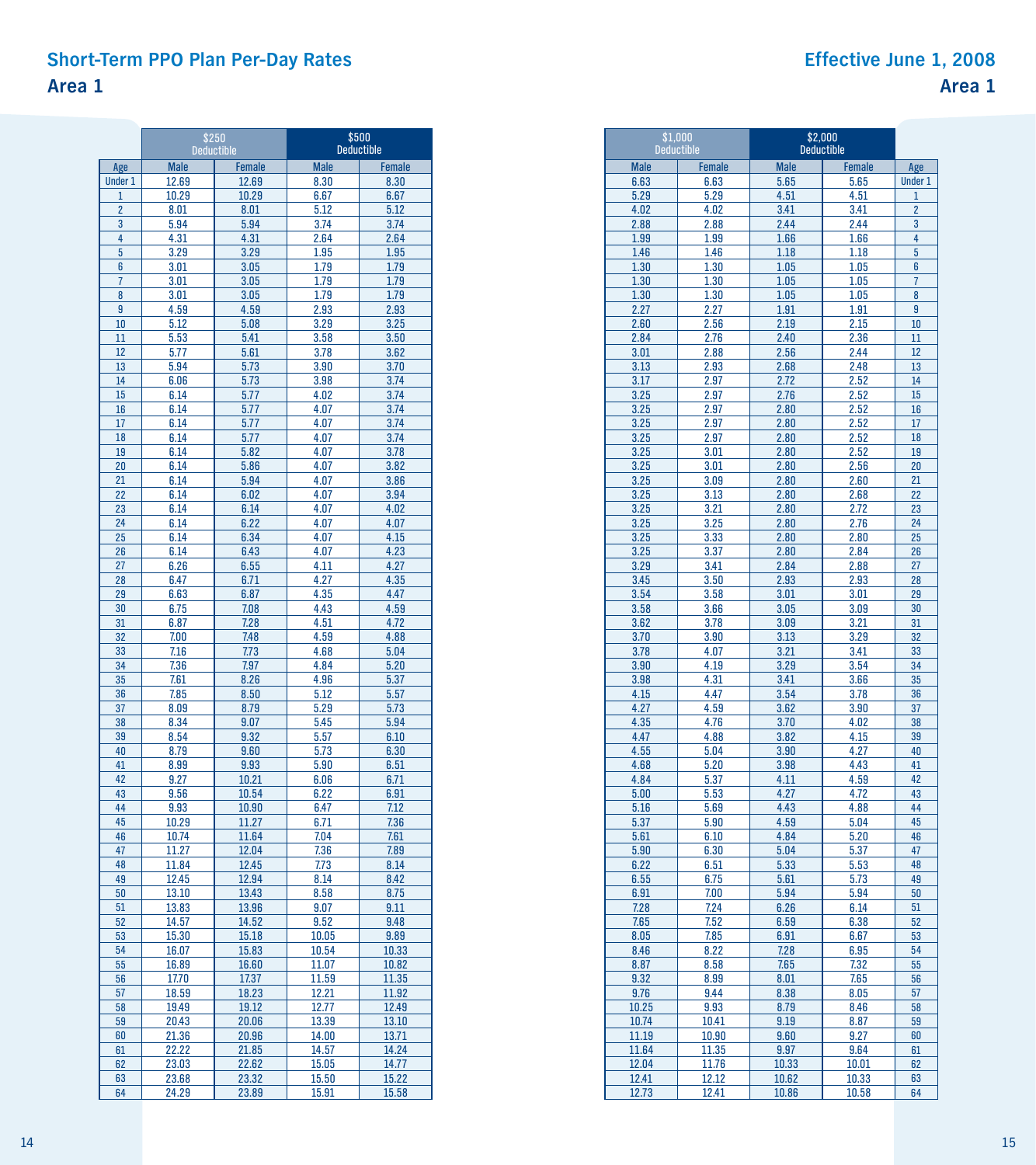### **Short-Term PPO Plan Per-Day Rates Area 2, Area 10**

### **Effective June 1, 2008 Area 2, Area 10**

|                | \$250          | <b>Deductible</b>      | <b>Deductible</b> | \$500          |
|----------------|----------------|------------------------|-------------------|----------------|
| Age            | <b>Male</b>    | <b>Female</b>          | <b>Male</b>       | <b>Female</b>  |
| <b>Under 1</b> | 11.34          | 11.34                  | 7.41              | 7.41           |
| $\mathbf{1}$   | 9.19           | 9.19                   | 5.96              | 5.96           |
| $\overline{2}$ | 7.16           | 7.16                   | 4.58              | 4.58           |
| 3              | 5.30           | 5.30                   | 3.34              | 3.34           |
| 4              | 3.85           | 3.85                   | 2.36              | 2.36           |
| 5              | 2.94           | 2.94                   | 1.74              | 1.74           |
| 6              | 2.69           | 2.72                   | 1.59              | 1.59           |
| $\overline{7}$ | 2.69           | 2.72                   | 1.59              | 1.59           |
| 8              | 2.69           | 2.72                   | 1.59              | 1.59           |
| 9              | 4.10           | 4.10                   | 2.61              | 2.61           |
| 10             | 4.58           | 4.54                   | 2.94              | 2.90           |
| 11<br>12       | 4.94<br>5.16   | 4.83                   | 3.19<br>3.38      | 3.12           |
| 13             | 5.30           | 5.01<br>5.12           | 3.49              | 3.23<br>3.30   |
| 14             | 5.41           | 5.12                   | 3.56              | 3.34           |
| 15             | 5.49           | 5.16                   | 3.59              | 3.34           |
| 16             | 5.49           | 5.16                   | 3.63              | 3.34           |
| 17             | 5.49           | 5.16                   | 3.63              | 3.34           |
| 18             | 5.49           | 5.16                   | 3.63              | 3.34           |
| 19             | 5.49           | 5.19                   | 3.63              | 3.38           |
| 20             | 5.49           | 5.23                   | 3.63              | 3.41           |
| 21             | 5.49           | 5.30                   | 3.63              | 3.45           |
| 22             | 5.49           | 5.38                   | 3.63              | 3.52           |
| 23             | 5.49           | 5.49                   | 3.63              | 3.59           |
| 24             | 5.49           | 5.56                   | 3.63              | 3.63           |
| 25             | 5.49           | 5.67                   | 3.63              | 3.70           |
| 26             | 5.49           | 5.74                   | 3.63              | 3.78           |
| 27             | 5.59           | 5.85                   | 3.67<br>3.81      | 3.81           |
| 28<br>29       | 5.78<br>5.92   | 5.99<br>6.14           | 3.89              | 3.89<br>3.99   |
| 30             | 6.03           | 6.32                   | 3.96              | 4.10           |
| 31             | 6.14           | 6.50                   | 4.03              | 4.21           |
| 32             | 6.25           | 6.69                   | 4.10              | 4.36           |
| 33             | 6.39           | 6.90                   | 4.18              | 4.50           |
| 34             | 6.58           | 7.12                   | 4.32              | 4.65           |
| 35             | 6.79           | 7.38                   | 4.43              | 4.79           |
| 36             | 7.01           | 7.59                   | 4.58              | 4.98           |
| 37             | 7.23           | 7.85                   | 4.72              | 5.12           |
| 38             | 7.45           | 8.10                   | 4.87              | 5.30           |
| 39             | 7.63           | 8.32                   | 4.98              | 5.45           |
| 40             | 7.85           | 8.58                   | 5.12              | 5.63           |
| 41             | 8.03           | 8.87                   | 5.27              | 5.81           |
| 42             | 8.29           | 9.12                   | 5.41              | 5.99           |
| 43<br>44       | 8.54           | 9.41<br>9.74           | 5.56<br>5.78      | 6.18           |
| 45             | 8.87<br>9.19   | 10.07                  | 5.99              | 6.36<br>6.58   |
| 46             | 9.59           | 10.39                  | 6.29              | 6.79           |
| 47             | 10.07          | 10.76                  | 6.58              | 7.05           |
| 48             | 10.58          | 11.12                  | 6.90              | 7.27           |
| 49             | 11.12          | 11.56                  | 7.27              | 7.52           |
| 50             | 11.70          | 11.99                  | 7.67              | 7.81           |
| 51             | 12.36          | 12.47                  | 8.10              | 8.14           |
| 52             | 13.01          | 12.98                  | 8.50              | 8.47           |
| 53             | 13.67          | 13.56                  | 8.98              | 8.83           |
| 54             | 14.36          | 14.14                  | 9.41              | 9.23           |
| 55             | 15.09          | 14.83                  | 9.89              | 9.67           |
| 56             | 15.81          | 15.52                  | 10.36             | 10.14          |
| 57             | 16.61          | 16.29                  | 10.90             | 10.65          |
| 58             | 17.41<br>18.25 | 17.09                  | 11.41<br>11.96    | 11.16          |
| 59<br>60       | 19.09          | <u> 17.92</u><br>18.72 | 12.50             | 11.70<br>12.25 |
| 61             | 19.85          | 19.52                  | 13.01             | 12.72          |
| 62             | 20.58          | 20.21                  | 13.45             | 13.19          |
| 63             | 21.16          | 20.83                  | 13.85             | 13.59          |
| 64             | 21.70          | 21.34                  | 14.21             | 13.92          |

|              | \$1.000<br><b>Deductible</b> | \$2,000<br><b>Deductible</b> |               |                     |
|--------------|------------------------------|------------------------------|---------------|---------------------|
| <b>Male</b>  | <b>Female</b>                | <b>Male</b>                  | <b>Female</b> | Age                 |
| 5.92         | 5.92                         | 5.05                         | 5.05          | <b>Under 1</b>      |
| 4.72         | 4.72                         | 4.03                         | 4.03          | 1                   |
| 3.59         | 3.59                         | 3.05                         | 3.05          | $\overline{2}$      |
| 2.58         | 2.58                         | 2.18                         | 2.18          | 3                   |
| 1.78         | 1.78                         | 1.49                         | 1.49          | 4                   |
| 1.30         | 1.30                         | 1.05                         | 1.05          | 5                   |
| 1.16<br>1.16 | 1.16                         | 0.94                         | 0.94          | 6<br>$\overline{7}$ |
| 1.16         | 1.16<br>1.16                 | 0.94<br>0.94                 | 0.94<br>0.94  | 8                   |
| 2.03         | 2.03                         | 1.70                         | 1.70          | 9                   |
| 2.32         | 2.29                         | 1.96                         | 1.92          | 10                  |
| 2.54         | 2.47                         | 2.14                         | 2.10          | 11                  |
| 2.69         | 2.58                         | 2.29                         | 2.18          | 12                  |
| 2.79         | 2.61                         | 2.39                         | 2.21          | 13                  |
| 2.83         | 2.65                         | 2.43                         | 2.25          | 14                  |
| 2.90         | 2.65                         | 2.47                         | 2.25          | 15                  |
| 2.90         | 2.65                         | 2.50                         | 2.25          | 16                  |
| 2.90         | 2.65                         | 2.50                         | 2.25          | 17                  |
| 2.90         | 2.65                         | 2.50                         | 2.25          | 18                  |
| 2.90         | 2.69                         | 2.50                         | 2.25          | 19                  |
| 2.90         | 2.69                         | 2.50                         | 2.29          | 20                  |
| 2.90         | 2.76                         | 2.50                         | 2.32          | 21                  |
| 2.90         | 2.79                         | 2.50                         | 2.39          | 22                  |
| 2.90         | 2.87                         | 2.50                         | 2.43<br>2.47  | 23<br>24            |
| 2.90<br>2.90 | 2.90<br>2.98                 | 2.50<br>2.50                 | 2.50          | 25                  |
| 2.90         | 3.01                         | 2.50                         | 2.54          | 26                  |
| 2.94         | 3.05                         | 2.54                         | 2.58          | 27                  |
| 3.09         | 3.12                         | 2.61                         | 2.61          | 28                  |
| 3.16         | 3.19                         | 2.69                         | 2.69          | 29                  |
| 3.19         | 3.27                         | 2.72                         | 2.76          | 30                  |
| 3.23         | 3.38                         | 2.76                         | 2.87          | 31                  |
| 3.30         | 3.49                         | 2.79                         | 2.94          | 32                  |
| 3.38         | 3.63                         | 2.87                         | 3.05          | 33                  |
| 3.49         | 3.74                         | 2.94                         | 3.16          | 34                  |
| 3.56         | 3.85                         | 3.05                         | 3.27          | 35                  |
| 3.70         | 3.99                         | 3.16                         | 3.38          | 36                  |
| 3.81         | 4.10                         | 3.23                         | 3.49          | 37                  |
| 3.89<br>3.99 | 4.25<br>4.36                 | 3.30<br>3.41                 | 3.59<br>3.70  | 38<br>39            |
| 4.07         | 4.50                         | 3.49                         | 3.81          | 40                  |
| 4.18         | 4.65                         | 3.56                         | 3.96          | 41                  |
| 4.32         | 4.79                         | 3.67                         | 4.10          | 42                  |
| 4.47         | 4.94                         | 3.81                         | 4.21          | 43                  |
| 4.61         | 5.09                         | 3.96                         | 4.36          | 44                  |
| 4.79         | 5.27                         | 4.10                         | 4.50          | 45                  |
| 5.01         | 5.45                         | 4.32                         | 4.65          | 46                  |
| 5.27         | 5.63                         | 4.50                         | 4.79          | 47                  |
| 5.56         | 5.81                         | 4.76                         | 4.94          | 48                  |
| 5.85         | 6.03                         | 5.01                         | 5.12          | 49                  |
| 6.18         | 6.25                         | 5.30                         | 5.30          | 50                  |
| 6.50         | 6.47                         | 5.59                         | 5.49          | 51                  |
| 6.83<br>7.19 | 6.72<br>7.01                 | 5.89<br>6.18                 | 5.70          | 52                  |
| 7.56         | 7.34                         | 6.50                         | 5.96<br>6.21  | 53<br>54            |
| 7.92         | 7.67                         | 6.83                         | 6.54          | 55                  |
| 8.32         | 8.03                         | 7.16                         | 6.83          | 56                  |
| 8.72         | 8.43                         | 7.49                         | 7.19          | 57                  |
| 9.16         | 8.87                         | 7.85                         | 7.56          | 58                  |
| 9.59         | 9.30                         | 8.21                         | 7.92          | 59                  |
| 9.99         | 9.74                         | 8.58                         | 8.29          | 60                  |
| 10.39        | 10.14                        | 8.90                         | 8.61          | 61                  |
| 10.76        | 10.50                        | 9.23                         | 8.94          | 62                  |
| 11.09        | 10.83                        | 9.49                         | 9.23          | 63                  |
| 11.38        | 11.09                        | 9.70                         | 9.45          | 64                  |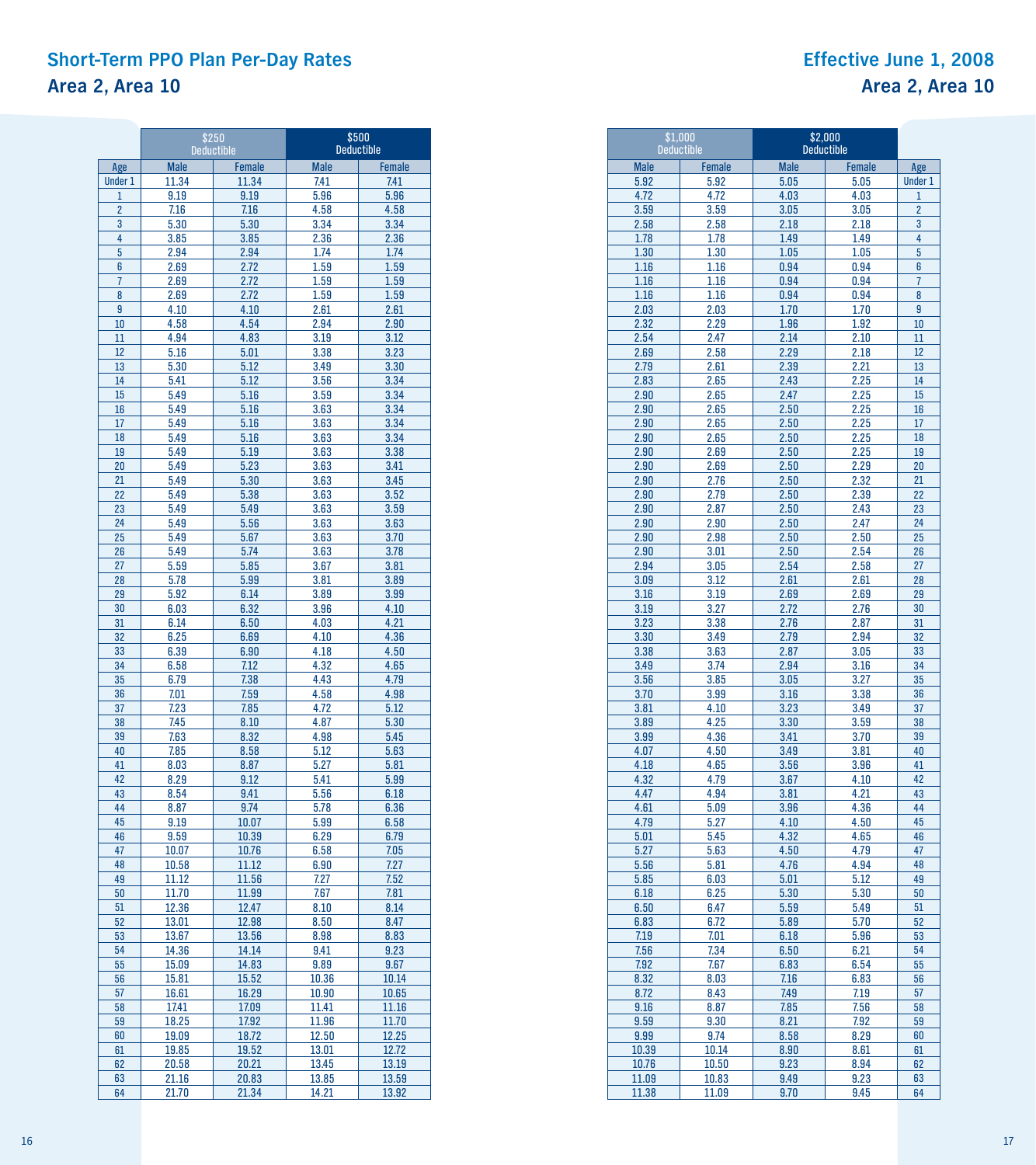### **Short-Term PPO Plan Per-Day Rates Area 3**

|                       | \$250<br><b>Deductible</b> |                        | \$500<br><b>Deductible</b> |                       |
|-----------------------|----------------------------|------------------------|----------------------------|-----------------------|
|                       |                            |                        |                            |                       |
| Age<br><b>Under 1</b> | <b>Male</b><br>10.61       | <b>Female</b><br>10.61 | <b>Male</b><br>6.94        | <b>Female</b><br>6.94 |
| $\mathbf{1}$          | 8.60                       | 8.60                   | 5.58                       | 5.58                  |
| $\overline{2}$        | 6.70                       | 6.70                   | 4.28                       | 4.28                  |
| 3                     | 4.96                       | 4.96                   | 3.13                       | 3.13                  |
| 4                     | 3.60                       | 3.60                   | 2.21                       | 2.21                  |
| 5                     | 2.75                       | 2.75                   | 1.63                       | 1.63                  |
| 6                     | 2.51                       | 2.55                   | 1.49                       | 1.49                  |
| 7                     | 2.51                       | 2.55                   | 1.49                       | 1.49                  |
| 8                     | 2.51                       | 2.55                   | 1.49                       | 1.49                  |
| 9                     | 3.84                       | 3.84                   | 2.44                       | 2.44                  |
| 10                    | 4.28                       | 4.25                   | 2.75                       | 2.72                  |
| 11                    | 4.62                       | 4.52                   | 2.99                       | 2.92                  |
| 12                    | 4.83                       | 4.69                   | 3.16                       | 3.02                  |
| 13                    | 4.96                       | 4.79                   | 3.26                       | 3.09                  |
| 14<br>15              | 5.06<br>5.13               | 4.79                   | 3.33                       | 3.13                  |
| 16                    |                            | 4.83<br>4.83           | 3.36                       | 3.13                  |
| 17                    | 5.13<br>5.13               | 4.83                   | 3.40<br>3.40               | 3.13<br>3.13          |
| 18                    | 5.13                       | 4.83                   | 3.40                       | 3.13                  |
| 19                    | 5.13                       | 4.86                   | 3.40                       | 3.16                  |
| 20                    | 5.13                       | 4.89                   | 3.40                       | 3.19                  |
| 21                    | 5.13                       | 4.96                   | 3.40                       | 3.23                  |
| 22                    | 5.13                       | 5.03                   | 3.40                       | 3.30                  |
| 23                    | 5.13                       | 5.13                   | 3.40                       | 3.36                  |
| 24                    | 5.13                       | 5.20                   | 3.40                       | 3.40                  |
| 25                    | 5.13                       | 5.30                   | 3.40                       | 3.47                  |
| 26                    | 5.13                       | 5.37                   | 3.40                       | 3.53                  |
| 27                    | 5.24                       | 5.47                   | 3.43                       | 3.57                  |
| 28                    | 5.41                       | 5.61                   | 3.57                       | 3.64                  |
| 29                    | 5.54                       | 5.75                   | 3.64                       | 3.74                  |
| 30                    | 5.64                       | 5.92                   | 3.70                       | 3.84                  |
| 31                    | 5.75                       | 6.09                   | 3.77                       | 3.94                  |
| 32<br>33              | 5.85<br>5.98               | 6.26<br>6.46           | 3.84<br>3.91               | 4.08<br>4.21          |
| 34                    | 6.15                       | 6.66                   | 4.04                       | 4.35                  |
| 35                    | 6.36                       | 6.90                   | 4.15                       | 4.49                  |
| 36                    | 6.56                       | 7.11                   | 4.28                       | 4.66                  |
| 37                    | 6.77                       | 7.34                   | 4.42                       | 4.79                  |
| 38                    | 6.97                       | 7.58                   | 4.55                       | 4.96                  |
| 39                    | 7.14                       | 7.79                   | 4.66                       | 5.10                  |
| 40                    | 7.34                       | 8.03                   | 4.79                       | 5.27                  |
| 41                    | 7.51                       | 8.30                   | 4.93                       | 5.44                  |
| 42                    | 7.75                       | 8.54                   | 5.06                       | 5.61                  |
| 43                    | 7.99                       | 8.81                   | 5.20                       | 5.78                  |
| 44                    | 8.30                       | 9.11                   | 5.41                       | 5.95                  |
| 45                    | 8.60                       | 9.42                   | 5.61                       | 6.15                  |
| 46                    | 8.98                       | 9.73                   | 5.88                       | 6.36                  |
| 47                    | 9.42                       | 10.07                  | 6.15                       | 6.60                  |
| 48<br>49              | 9.90                       | 10.41                  | 6.46                       | 6.80                  |
| 50                    | 10.41                      | 10.82                  | 6.80                       | 7.04                  |
| 51                    | 10.95<br>11.56             | 11.22<br>11.67         | 7.17<br>7.58               | 7.31<br>7.62          |
| 52                    | 12.18                      | 12.14                  | 7.96                       | 7.92                  |
| 53                    | 12.79                      | 12.69                  | 8.40                       | 8.26                  |
| 54                    | 13.44                      | 13.23                  | 8.81                       | 8.64                  |
| 55                    | 14.12                      | 13.88                  | 9.25                       | 9.05                  |
| 56                    | 14.80                      | 14.52                  | 9.69                       | 9.49                  |
| 57                    | 15.55                      | 15.24                  | 10.20                      | 9.96                  |
| 58                    | 16.29                      | 15.99                  | 10.68                      | 10.44                 |
| 59                    | 17.08                      | 16.77                  | 11.19                      | 10.95                 |
| 60                    | 17.86                      | 17.52                  | 11.70                      | 11.46                 |
| 61                    | 18.57                      | 18.27                  | 12.18                      | 11.90                 |
| 62                    | 19.25                      | 18.91                  | 12.58                      | 12.35                 |
| 63                    | 19.80                      | <u> 19.49</u>          | 12.96                      | 12.72                 |
| 64                    | 20.31                      | 19.97                  | 13.30                      | 13.03                 |

|              | \$1.000<br><b>Deductible</b> |              | \$2,000<br><b>Deductible</b> |                |  |
|--------------|------------------------------|--------------|------------------------------|----------------|--|
| <b>Male</b>  | <b>Female</b>                | <b>Male</b>  | Female                       | Age            |  |
| 5.54         | 5.54                         | 4.72         | 4.72                         | <b>Under 1</b> |  |
| 4.42         | 4.42                         | 3.77         | 3.77                         | $\mathbf{1}$   |  |
| 3.36         | 3.36                         | 2.85         | 2.85                         | $\overline{2}$ |  |
| 2.41         | 2.41                         | 2.04         | 2.04                         | 3              |  |
| 1.66         | 1.66                         | 1.39         | 1.39                         | 4              |  |
| 1.22<br>1.08 | 1.22<br>1.08                 | 0.98<br>0.88 | 0.98<br>0.88                 | 5<br>6         |  |
| 1.08         | 1.08                         | 0.88         | 0.88                         | $\overline{7}$ |  |
| 1.08         | 1.08                         | 0.88         | 0.88                         | 8              |  |
| 1.90         | 1.90                         | 1.59         | 1.59                         | 9              |  |
| 2.17         | 2.14                         | 1.83         | 1.80                         | 10             |  |
| 2.38         | 2.31                         | 2.00         | 1.97                         | 11             |  |
| 2.51         | 2.41                         | 2.14         | 2.04                         | 12             |  |
| 2.62         | 2.44                         | 2.24         | 2.07                         | 13             |  |
| 2.65         | 2.48                         | 2.27         | 2.10                         | 14             |  |
| 2.72<br>2.72 | 2.48<br>2.48                 | 2.31<br>2.34 | 2.10                         | 15<br>16       |  |
| 2.72         | 2.48                         | 2.34         | 2.10<br>2.10                 | 17             |  |
| 2.72         | 2.48                         | 2.34         | 2.10                         | 18             |  |
| 2.72         | 2.51                         | 2.34         | 2.10                         | 19             |  |
| 2.72         | 2.51                         | 2.34         | 2.14                         | 20             |  |
| 2.72         | 2.58                         | 2.34         | 2.17                         | 21             |  |
| 2.72         | 2.62                         | 2.34         | 2.24                         | 22             |  |
| 2.72         | 2.68                         | 2.34         | 2.27                         | 23             |  |
| 2.72         | 2.72                         | 2.34         | 2.31                         | 24             |  |
| 2.72         | 2.79                         | 2.34         | 2.34                         | 25<br>26       |  |
| 2.72<br>2.75 | 2.82<br>2.85                 | 2.34<br>2.38 | 2.38<br>2.41                 | 27             |  |
| 2.89         | 2.92                         | 2.44         | 2.44                         | 28             |  |
| 2.96         | 2.99                         | 2.51         | 2.51                         | 29             |  |
| 2.99         | 3.06                         | 2.55         | 2.58                         | 30             |  |
| 3.02         | 3.16                         | 2.58         | 2.68                         | 31             |  |
| 3.09         | 3.26                         | 2.62         | 2.75                         | 32             |  |
| 3.16         | 3.40                         | 2.68         | 2.85                         | 33             |  |
| 3.26         | 3.50                         | 2.75         | 2.96                         | 34             |  |
| 3.33         | 3.60                         | 2.85         | 3.06                         | 35             |  |
| 3.47<br>3.57 | 3.74<br>3.84                 | 2.96<br>3.02 | 3.16<br>3.26                 | 36<br>37       |  |
| 3.64         | 3.98                         | 3.09         | 3.36                         | 38             |  |
| 3.74         | 4.08                         | 3.19         | 3.47                         | 39             |  |
| 3.81         | 4.21                         | 3.26         | 3.57                         | 40             |  |
| 3.91         | 4.35                         | 3.33         | 3.70                         | 41             |  |
| 4.04         | 4.49                         | 3.43         | 3.84                         | 42             |  |
| 4.18         | 4.62                         | 3.57         | 3.94                         | 43             |  |
| 4.32         | 4.76                         | 3.70         | 4.08                         | 44             |  |
| 4.49<br>4.69 | 4.93<br>5.10                 | 3.84<br>4.04 | 4.21<br>4.35                 | 45<br>46       |  |
| 4.93         | 5.27                         | 4.21         | 4.49                         | 47             |  |
| 5.20         | 5.44                         | 4.45         | 4.62                         | 48             |  |
| 5.47         | 5.64                         | 4.69         | 4.79                         | 49             |  |
| 5.78         | 5.85                         | 4.96         | 4.96                         | 50             |  |
| 6.09         | 6.05                         | 5.24         | 5.13                         | 51             |  |
| 6.39         | 6.29                         | 5.51         | 5.34                         | 52             |  |
| 6.73         | 6.56                         | 5.78         | 5.58                         | 53             |  |
| 7.07         | 6.87                         | 6.09         | 5.81                         | 54             |  |
| 7.41<br>7.79 | 7.17<br>7.51                 | 6.39<br>6.70 | 6.12<br>6.39                 | 55<br>56       |  |
| 8.16         | 7.89                         | 7.00         | 6.73                         | 57             |  |
| 8.57         | 8.30                         | 7.34         | 7.07                         | 58             |  |
| 8.98         | 8.71                         | 7.69         | 7.41                         | 59             |  |
| 9.35         | 9.11                         | 8.03         | 7.75                         | 60             |  |
| 9.73         | 9.49                         | 8.33         | 8.06                         | 61             |  |
| 10.07        | 9.83                         | 8.64         | 8.37                         | 62             |  |
| 10.37        | 10.13                        | 8.88         | 8.64                         | 63             |  |
| 10.65        | 10.37                        | 9.08         | 8.84                         | 64             |  |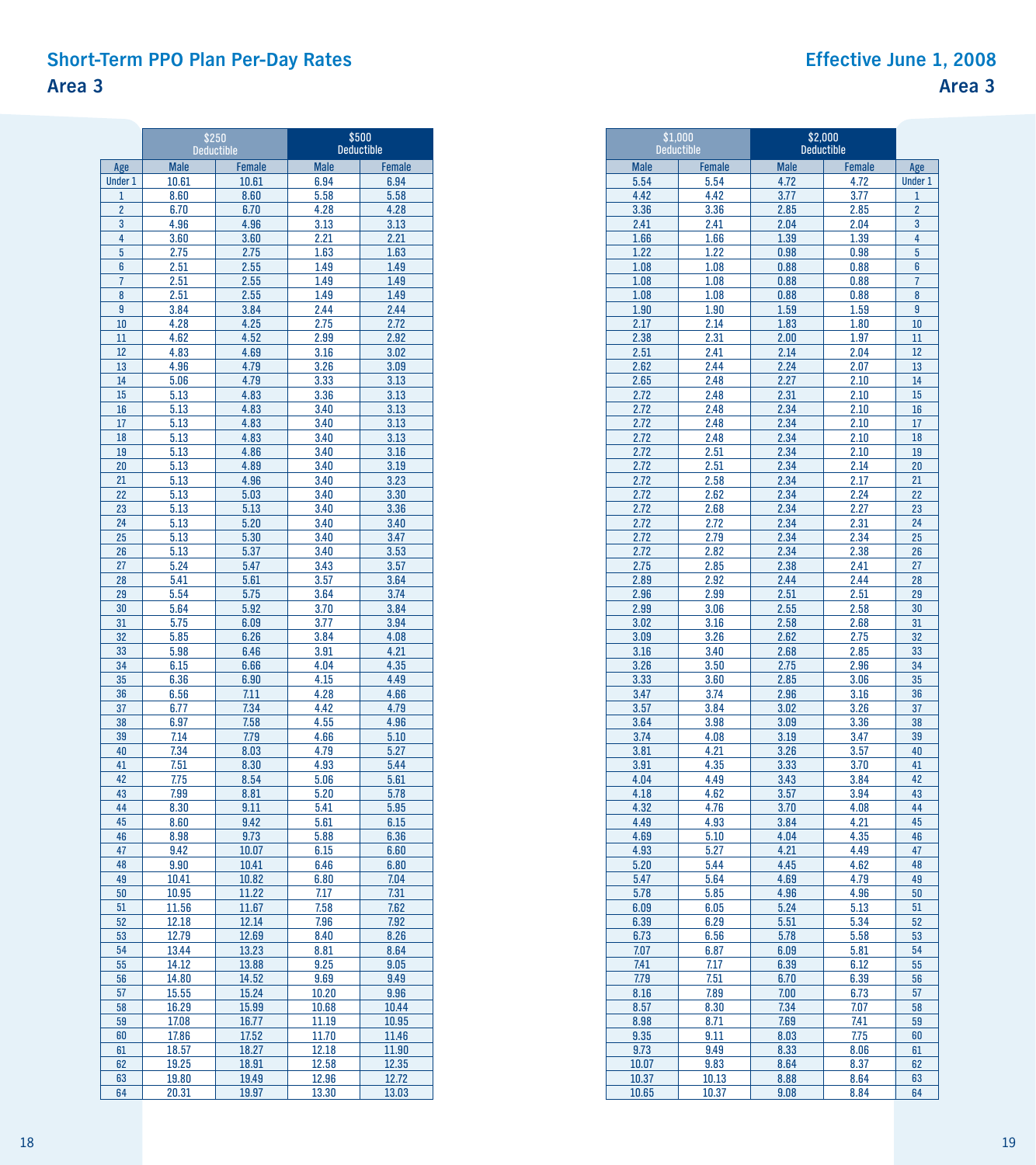### **Short-Term PPO Plan Per-Day Rates Effective June 1, 2008 Area 4, Area 6, Area 11 Area 4, Area 6, Area 11**

 $\overline{a}$ 

|                       | \$250<br><b>Deductible</b> |                        | \$500<br><b>Deductible</b> |                       |
|-----------------------|----------------------------|------------------------|----------------------------|-----------------------|
|                       | <b>Male</b>                |                        | <b>Male</b>                |                       |
| Age<br><b>Under 1</b> | 10.20                      | <b>Female</b><br>10.20 | 6.66                       | <b>Female</b><br>6.66 |
| 1                     | 8.27                       | 8.27                   | 5.36                       | 5.36                  |
| $\overline{2}$        | 6.44                       | 6.44                   | 4.11                       | 4.11                  |
| 3                     | 4.77                       | 4.77                   | 3.00                       | 3.00                  |
| 4                     | 3.46                       | 3.46                   | 2.12                       | 2.12                  |
| 5                     | 2.64                       | 2.64                   | 1.56                       | 1.56                  |
| 6                     | 2.41                       | 2.45                   | 1.43                       | 1.43                  |
| 7                     | 2.41                       | 2.45                   | 1.43                       | 1.43                  |
| 8                     | 2.41                       | 2.45                   | 1.43                       | 1.43                  |
| 9                     | 3.69                       | 3.69                   | 2.35                       | 2.35                  |
| 10                    | 4.11                       | 4.08                   | 2.64                       | 2.61                  |
| 11                    | 4.44                       | 4.34                   | 2.87                       | 2.81                  |
| 12                    | 4.64                       | 4.51                   | 3.04                       | 2.90                  |
| 13                    | 4.77                       | 4.60                   | 3.13                       | 2.97                  |
| 14                    | 4.87                       | 4.60                   | 3.20                       | 3.00                  |
| 15                    | 4.93                       | 4.64                   | 3.23                       | 3.00                  |
| 16<br>17              | 4.93                       | 4.64                   | 3.26                       | 3.00                  |
| 18                    | 4.93<br>4.93               | 4.64<br>4.64           | 3.26<br>3.26               | 3.00<br>3.00          |
| 19                    | 4.93                       | 4.67                   | 3.26                       | 3.04                  |
| 20                    | 4.93                       | 4.70                   | 3.26                       | 3.07                  |
| 21                    | 4.93                       | 4.77                   | 3.26                       | 3.10                  |
| 22                    | 4.93                       | 4.83                   | 3.26                       | 3.17                  |
| 23                    | 4.93                       | 4.93                   | 3.26                       | 3.23                  |
| 24                    | 4.93                       | 5.00                   | 3.26                       | 3.26                  |
| 25                    | 4.93                       | 5.10                   | 3.26                       | 3.33                  |
| 26                    | 4.93                       | 5.16                   | 3.26                       | 3.40                  |
| 27                    | 5.03                       | 5.26                   | 3.30                       | 3.43                  |
| 28                    | 5.19                       | 5.39                   | 3.43                       | 3.49                  |
| 29                    | 5.32                       | 5.52                   | 3.49                       | 3.59                  |
| 30                    | 5.42                       | 5.68                   | 3.56                       | 3.69                  |
| 31                    | 5.52                       | 5.85                   | 3.62                       | 3.79                  |
| 32<br>33              | 5.62<br>5.75               | 6.01<br>6.21           | 3.69                       | 3.92                  |
| 34                    | 5.91                       | 6.40                   | 3.75<br>3.89               | 4.05<br>4.18          |
| 35                    | 6.11                       | 6.63                   | 3.98                       | 4.31                  |
| 36                    | 6.30                       | 6.83                   | 4.11                       | 4.47                  |
| 37                    | 6.50                       | 7.06                   | 4.25                       | 4.60                  |
| 38                    | 6.70                       | 7.29                   | 4.38                       | 4.77                  |
| 39                    | 6.86                       | 7.48                   | 4.47                       | 4.90                  |
| 40                    | 7.06                       | 7.71                   | 4.60                       | 5.06                  |
| 41                    | 7.22                       | 7.97                   | 4.74                       | 5.23                  |
| 42                    | 7.45                       | 8.20                   | 4.87                       | 5.39                  |
| 43                    | 7.68                       | 8.46                   | 5.00                       | 5.55                  |
| 44                    | 7.97                       | 8.76                   | 5.19                       | 5.72                  |
| 45                    | 8.27                       | 9.05                   | 5.39                       | 5.91                  |
| 46                    | 8.63                       | 9.35                   | 5.65                       | 6.11                  |
| 47<br>48              | 9.05<br>9.51               | 9.67<br>10.00          | 5.91<br>6.21               | 6.34<br>6.53          |
| 49                    | 10.00                      | 10.39                  | 6.53                       | 6.76                  |
| 50                    | 10.52                      | 10.78                  | 6.89                       | 7.02                  |
| 51                    | 11.11                      | 11.21                  | 7.29                       | 7.32                  |
| 52                    | 11.70                      | 11.67                  | 7.65                       | 7.61                  |
| 53                    | 12.29                      | 12.19                  | 8.07                       | 7.94                  |
| 54                    | 12.91                      | 12.71                  | 8.46                       | 8.30                  |
| 55                    | 13.56                      | 13.33                  | 8.89                       | 8.69                  |
| 56                    | 14.22                      | 13.96                  | 9.31                       | 9.12                  |
| 57                    | 14.94                      | 14.64                  | 9.80                       | 9.57                  |
| 58                    | 15.66                      | 15.36                  | 10.26                      | 10.03                 |
| 59                    | 16.41                      | 16.11                  | 10.75                      | 10.52                 |
| 60                    | 17.16                      | 16.83                  | 11.24                      | 11.01                 |
| 61                    | 17.85                      | 17.55                  | 11.70                      | 11.44                 |
| 62                    | 18.50                      | 18.17<br>18.73         | 12.09<br>12.45             | 11.86<br>12.22        |
| 63<br>64              | <u> 19.02</u><br>19.51     | 19.19                  | 12.78                      | 12.52                 |
|                       |                            |                        |                            |                       |

| \$1,000<br><b>Deductible</b> |               | \$2,000<br><b>Deductible</b> |              |                |
|------------------------------|---------------|------------------------------|--------------|----------------|
| <b>Male</b>                  | <b>Female</b> | <b>Male</b>                  | Female       | Age            |
| 5.32                         | 5.32          | 4.54                         | 4.54         | <b>Under 1</b> |
| 4.25                         | 4.25          | 3.62                         | 3.62         | $\overline{1}$ |
| 3.23                         | 3.23          | 2.74                         | 2.74         | $\overline{2}$ |
| 2.32                         | 2.32          | 1.96                         | 1.96         | 3              |
| 1.60                         | 1.60          | 1.34                         | 1.34         | 4              |
| 1.17                         | 1.17          | 0.94                         | 0.94         | 5              |
| 1.04                         | 1.04          | 0.85                         | 0.85         | 6              |
| 1.04                         | 1.04          | 0.85                         | 0.85         | $\overline{7}$ |
| 1.04                         | 1.04          | 0.85                         | 0.85         | 8              |
| 1.83                         | 1.83          | 1.53                         | 1.53<br>1.73 | 9<br>10        |
| 2.09<br>2.28                 | 2.05<br>2.22  | 1.76<br>1.92                 | 1.89         | 11             |
| 2.41                         | 2.32          | 2.05                         | 1.96         | 12             |
| 2.51                         | 2.35          | 2.15                         | 1.99         | 13             |
| 2.55                         | 2.38          | 2.19                         | 2.02         | 14             |
| 2.61                         | 2.38          | 2.22                         | 2.02         | 15             |
| 2.61                         | 2.38          | 2.25                         | 2.02         | 16             |
| 2.61                         | 2.38          | 2.25                         | 2.02         | 17             |
| 2.61                         | 2.38          | 2.25                         | 2.02         | 18             |
| 2.61                         | 2.41          | 2.25                         | 2.02         | 19             |
| 2.61                         | 2.41          | 2.25                         | 2.05         | 20             |
| 2.61                         | 2.48          | 2.25                         | 2.09         | 21             |
| 2.61                         | 2.51          | 2.25                         | 2.15         | 22             |
| 2.61                         | 2.58          | 2.25                         | 2.19         | 23             |
| 2.61                         | 2.61          | 2.25                         | 2.22         | 24             |
| 2.61                         | 2.68          | 2.25                         | 2.25         | 25             |
| 2.61                         | 2.71          | 2.25                         | 2.28         | 26             |
| 2.64                         | 2.74          | 2.28                         | 2.32         | 27             |
| 2.77<br>2.84                 | 2.81<br>2.87  | 2.35<br>2.41                 | 2.35<br>2.41 | 28<br>29       |
| 2.87                         | 2.94          | 2.45                         | 2.48         | 30             |
| 2.90                         | 3.04          | 2.48                         | 2.58         | 31             |
| 2.97                         | 3.13          | 2.51                         | 2.64         | 32             |
| 3.04                         | 3.26          | 2.58                         | 2.74         | 33             |
| 3.13                         | 3.36          | 2.64                         | 2.84         | 34             |
| 3.20                         | 3.46          | 2.74                         | 2.94         | 35             |
| 3.33                         | 3.59          | 2.84                         | 3.04         | 36             |
| 3.43                         | 3.69          | 2.90                         | 3.13         | 37             |
| 3.49                         | 3.82          | 2.97                         | 3.23         | 38             |
| 3.59                         | 3.92          | 3.07                         | 3.33         | 39             |
| 3.66                         | 4.05          | 3.13                         | 3.43         | 40             |
| 3.75                         | 4.18          | 3.20                         | 3.56         | 41             |
| 3.89                         | 4.31          | 3.30                         | 3.69         | 42<br>43       |
| 4.02<br>4.15                 | 4.44<br>4.57  | 3.43                         | 3.79         | 44             |
| 4.31                         | 4.74          | 3.56<br>3.69                 | 3.92<br>4.05 | 45             |
| 4.51                         | 4.90          | 3.89                         | 4.18         | 46             |
| 4.74                         | 5.06          | 4.05                         | 4.31         | 47             |
| 5.00                         | 5.23          | 4.28                         | 4.44         | 48             |
| 5.26                         | 5.42          | 4.51                         | 4.60         | 49             |
| 5.55                         | 5.62          | 4.77                         | 4.77         | 50             |
| 5.85                         | 5.81          | 5.03                         | 4.93         | 51             |
| 6.14                         | <b>6.04</b>   | 5.29                         | 5.13         | 52             |
| 6.47                         | 6.30          | 5.55                         | 5.36         | 53             |
| 6.80                         | 6.60          | 5.85                         | 5.59         | 54             |
| 7.12                         | 6.89          | 6.14                         | 5.88         | 55             |
| 7.48                         | 7.22          | 6.44                         | 6.14         | 56             |
| 7.84                         | 7.58          | 6.73                         | 6.47         | 57             |
| 8.23                         | 7.97          | 7.06                         | 6.80         | 58             |
| 8.63<br>8.99                 | 8.36<br>8.76  | 7.38<br>7.71                 | 7.12<br>7.45 | 59<br>60       |
| 9.35                         | 9.12          | 8.00                         | 7.74         | 61             |
| 9.67                         | 9.44          | 8.30                         | 8.04         | 62             |
| 9.97                         | 9.74          | 8.53                         | 8.30         | 63             |
| 10.23                        | 9.97          | 8.72                         | 8.50         | 64             |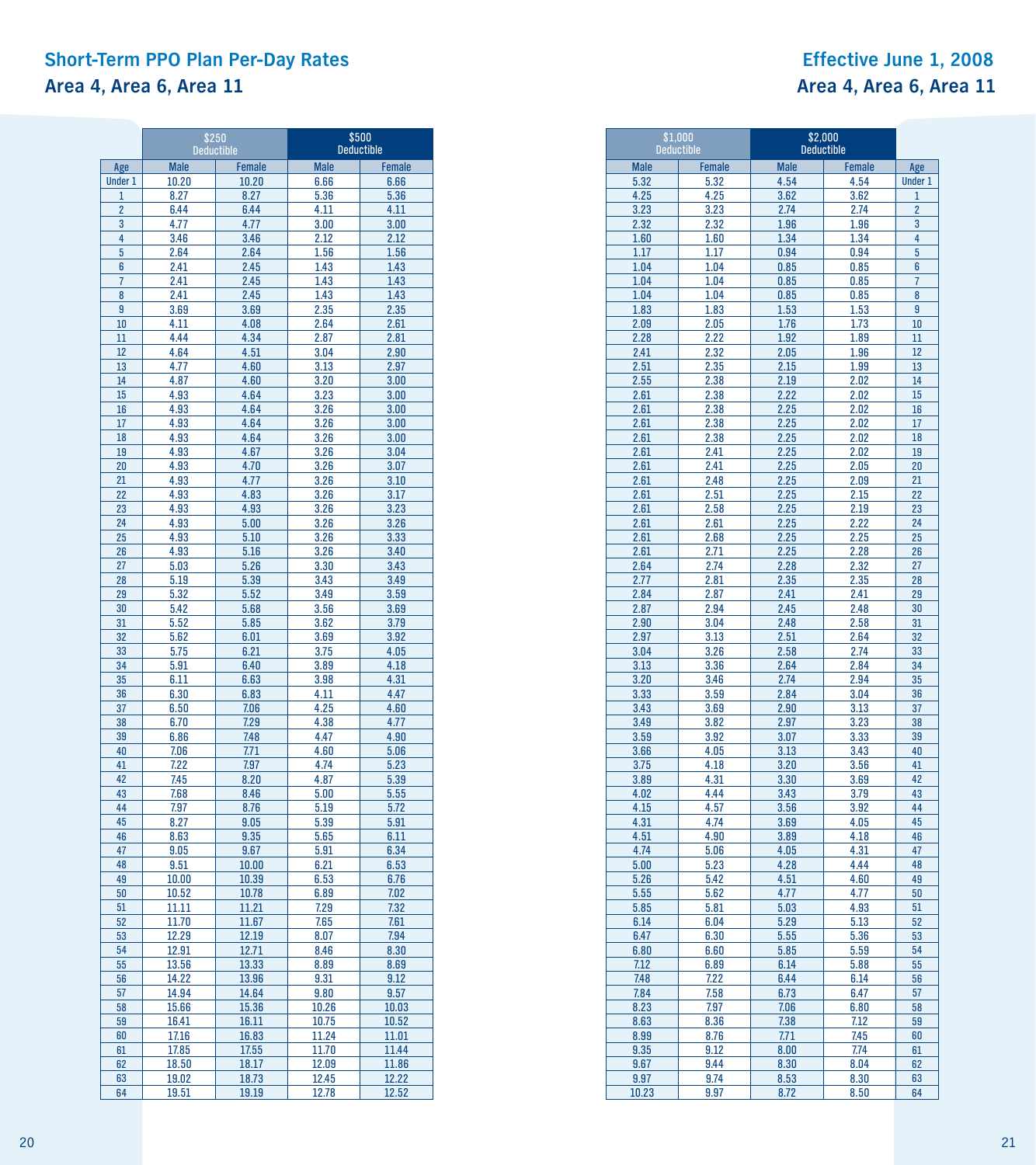## **Short-Term PPO Plan Per-Day Rates Effective June 1, 2008 Area 5**

|                | \$250<br><b>Deductible</b> |                        | \$500<br><b>Deductible</b> |                       |  |  |  |
|----------------|----------------------------|------------------------|----------------------------|-----------------------|--|--|--|
| Age            | <b>Male</b>                |                        | <b>Male</b>                |                       |  |  |  |
| <b>Under 1</b> | 12.07                      | <b>Female</b><br>12.07 | 7.89                       | <b>Female</b><br>7.89 |  |  |  |
| $\mathbf{1}$   | 9.79                       | 9.79                   | 6.34                       | 6.34                  |  |  |  |
| $\overline{2}$ | 7.62                       | 7.62                   | 4.87                       | 4.87                  |  |  |  |
| 3              | 5.64                       | 5.64                   | 3.56                       | 3.56                  |  |  |  |
| 4              | 4.10                       | 4.10                   | 2.51                       | 2.51                  |  |  |  |
| 5              | 3.13                       | 3.13                   | 1.85                       | 1.85                  |  |  |  |
| 6              | 2.86                       | 2.90                   | 1.70                       | 1.70                  |  |  |  |
| $\overline{7}$ | 2.86                       | 2.90                   | 1.70                       | 1.70                  |  |  |  |
| 8              | 2.86                       | 2.90                   | 1.70                       | 1.70                  |  |  |  |
| 9              | 4.37                       | 4.37                   | 2.78                       | 2.78                  |  |  |  |
| 10             | 4.87                       | 4.83                   | 3.13                       | 3.09                  |  |  |  |
| 11             | 5.26                       | 5.14                   | 3.40                       | 3.32                  |  |  |  |
| 12<br>13       | 5.49<br>5.64               | 5.34                   | 3.59<br>3.71               | 3.44<br>3.52          |  |  |  |
| 14             | 5.76                       | 5.45<br>5.45           | 3.79                       | 3.56                  |  |  |  |
| 15             | 5.84                       | 5.49                   | 3.83                       | 3.56                  |  |  |  |
| 16             | 5.84                       | 5.49                   | 3.86                       | 3.56                  |  |  |  |
| 17             | 5.84                       | 5.49                   | 3.86                       | 3.56                  |  |  |  |
| 18             | 5.84                       | 5.49                   | 3.86                       | 3.56                  |  |  |  |
| 19             | 5.84                       | 5.53                   | 3.86                       | 3.59                  |  |  |  |
| 20             | 5.84                       | 5.57                   | 3.86                       | 3.63                  |  |  |  |
| 21             | 5.84                       | 5.64                   | 3.86                       | 3.67                  |  |  |  |
| 22             | 5.84                       | 5.72                   | 3.86                       | 3.75                  |  |  |  |
| 23             | 5.84                       | 5.84                   | 3.86                       | 3.83                  |  |  |  |
| 24             | 5.84                       | 5.92                   | 3.86                       | 3.86                  |  |  |  |
| 25             | 5.84                       | 6.03                   | 3.86                       | 3.94                  |  |  |  |
| 26             | 5.84                       | 6.11                   | 3.86                       | 4.02                  |  |  |  |
| 27             | 5.95                       | 6.23                   | 3.90                       | 4.06                  |  |  |  |
| 28<br>29       | 6.15<br>6.30               | 6.38<br>6.53           | 4.06<br>4.14               | 4.14<br>4.25          |  |  |  |
| 30             | 6.42                       | 6.73                   | 4.21                       | 4.37                  |  |  |  |
| 31             | 6.53                       | 6.92                   | 4.29                       | 4.48                  |  |  |  |
| 32             | 6.65                       | 7.12                   | 4.37                       | 4.64                  |  |  |  |
| 33             | 6.81                       | 7.35                   | 4.45                       | 4.79                  |  |  |  |
| 34             | 7.00                       | 7.58                   | 4.60                       | 4.95                  |  |  |  |
| 35             | 7.23                       | 7.85                   | 4.72                       | 5.10                  |  |  |  |
| 36             | 7.46                       | 8.08                   | 4.87                       | 5.30                  |  |  |  |
| 37             | 7.70                       | 8.35                   | 5.03                       | 5.45                  |  |  |  |
| 38             | 7.93                       | 8.62                   | 5.18                       | 5.64                  |  |  |  |
| 39             | 8.12                       | 8.86                   | 5.30                       | 5.80                  |  |  |  |
| 40             | 8.35                       | 9.13                   | 5.45                       | 5.99                  |  |  |  |
| 41<br>42       | 8.55                       | 9.44                   | 5.61                       | 6.19                  |  |  |  |
| 43             | 8.82                       | 9.71<br>10.02          | 5.76                       | 6.38                  |  |  |  |
| 44             | 9.09<br>9.44               | 10.37                  | 5.92<br>6.15               | 6.57<br>6.77          |  |  |  |
| 45             | 9.79                       | 10.71                  | 6.38                       | 7.00                  |  |  |  |
| 46             | 10.21                      | 11.06                  | 6.69                       | 7.23                  |  |  |  |
| 47             | 10.71                      | 11.45                  | 7.00                       | 7.50                  |  |  |  |
| 48             | 11.26                      | 11.84                  | 7.35                       | 7.73                  |  |  |  |
| 49             | 11.84                      | 12.30                  | 7.73                       | 8.01                  |  |  |  |
| 50             | 12.46                      | 12.76                  | 8.16                       | 8.31                  |  |  |  |
| 51             | 13.15                      | 13.27                  | 8.62                       | 8.66                  |  |  |  |
| 52             | 13.85                      | 13.81                  | 9.05                       | 9.01                  |  |  |  |
| 53             | 14.54                      | 14.43                  | 9.55                       | 9.40                  |  |  |  |
| 54             | 15.28                      | 15.05                  | 10.02                      | 9.82                  |  |  |  |
| 55             | 16.05                      | 15.78                  | 10.52<br>11.02             | 10.29                 |  |  |  |
| 56<br>57       | 16.83<br>17.68             | 16.52<br>17.33         | 11.60                      | 10.79<br>11.33        |  |  |  |
| 58             | 18.53                      | 18.18                  | 12.15                      | 11.87                 |  |  |  |
| 59             | 19.42                      | 19.07                  | 12.73                      | 12.46                 |  |  |  |
| 60             | 20.31                      | 19.92                  | 13.31                      | 13.04                 |  |  |  |
| 61             | 21.12                      | 20.78                  | 13.85                      | 13.54                 |  |  |  |
| 62             | 21.90                      | 21.51                  | 14.31                      | 14.04                 |  |  |  |
| 63             | 22.52                      | 22.17                  | 14.74                      | 14.47                 |  |  |  |
| 64             | 23.10                      | 22.71                  | 15.13                      | 14.82                 |  |  |  |

| \$1.000        | <b>Deductible</b> | \$2,000<br><b>Deductible</b> |              |                     |  |
|----------------|-------------------|------------------------------|--------------|---------------------|--|
| <b>Male</b>    | <b>Female</b>     | <b>Male</b>                  | Female       | Age                 |  |
| 6.30           | 6.30              | 5.37                         | 5.37         | <b>Under 1</b>      |  |
| 5.03           | 5.03              | 4.29                         | 4.29         | $\mathbf{1}$        |  |
| 3.83           | 3.83              | 3.25                         | 3.25         | $\overline{2}$      |  |
| 2.74           | 2.74              | 2.32                         | 2.32         | 3                   |  |
| 1.89           | 1.89              | 1.58                         | 1.58         | 4                   |  |
| 1.39           | 1.39              | 1.12                         | 1.12         | 5                   |  |
| 1.23<br>1.23   | 1.23<br>1.23      | 1.00<br>1.00                 | 1.00<br>1.00 | 6<br>$\overline{7}$ |  |
| 1.23           | 1.23              | 1.00                         | 1.00         | 8                   |  |
| 2.16           | 2.16              | 1.81                         | 1.81         | 9                   |  |
| 2.47           | 2.43              | 2.08                         | 2.05         | 10                  |  |
| 2.70           | 2.63              | 2.28                         | 2.24         | 11                  |  |
| 2.86           | 2.74              | 2.43                         | 2.32         | 12                  |  |
| 2.97           | 2.78              | 2.55                         | 2.36         | 13                  |  |
| 3.01           | 2.82              | 2.59                         | 2.39         | 14                  |  |
| 3.09           | 2.82              | 2.63                         | 2.39         | 15                  |  |
| 3.09           | 2.82              | 2.67                         | 2.39         | 16                  |  |
| 3.09           | 2.82              | 2.67                         | 2.39         | 17                  |  |
| 3.09           | 2.82              | 2.67                         | 2.39         | 18                  |  |
| 3.09<br>3.09   | 2.86<br>2.86      | 2.67<br>2.67                 | 2.39<br>2.43 | 19<br>20            |  |
| 3.09           | 2.94              | 2.67                         | 2.47         | 21                  |  |
| 3.09           | 2.97              | 2.67                         | 2.55         | 22                  |  |
| 3.09           | 3.05              | 2.67                         | 2.59         | 23                  |  |
| 3.09           | 3.09              | 2.67                         | 2.63         | 24                  |  |
| 3.09           | 3.17              | 2.67                         | 2.67         | 25                  |  |
| 3.09           | 3.21              | 2.67                         | 2.70         | 26                  |  |
| 3.13           | 3.25              | 2.70                         | 2.74         | 27                  |  |
| 3.28           | 3.32              | 2.78                         | 2.78         | 28                  |  |
| 3.36           | 3.40              | 2.86                         | 2.86         | 29                  |  |
| 3.40           | 3.48              | 2.90                         | 2.94         | 30                  |  |
| 3.44           | 3.59              | 2.94                         | 3.05         | 31                  |  |
| 3.52           | 3.71              | 2.97                         | 3.13         | 32                  |  |
| 3.59<br>3.71   | 3.86<br>3.98      | 3.05<br>3.13                 | 3.25<br>3.36 | 33<br>34            |  |
| 3.79           | 4.10              | 3.25                         | 3.48         | 35                  |  |
| 3.94           | 4.25              | 3.36                         | 3.59         | 36                  |  |
| 4.06           | 4.37              | 3.44                         | 3.71         | 37                  |  |
| 4.14           | 4.52              | 3.52                         | 3.83         | 38                  |  |
| 4.25           | 4.64              | 3.63                         | 3.94         | 39                  |  |
| 4.33           | 4.79              | 3.71                         | 4.06         | 40                  |  |
| 4.45           | 4.95              | 3.79                         | 4.21         | 41                  |  |
| 4.60           | 5.10              | 3.90                         | 4.37         | 42                  |  |
| 4.75           | 5.26              | 4.06                         | 4.48         | 43                  |  |
| 4.91           | 5.41              | 4.21                         | 4.64         | 44                  |  |
| 5.10           | 5.61              | 4.37                         | 4.79         | 45                  |  |
| 5.34<br>5.61   | 5.80<br>5.99      | 4.60<br>4.79                 | 4.95<br>5.10 | 46<br>47            |  |
| 5.92           | 6.19              | 5.06                         | 5.26         | 48                  |  |
| 6.23           | 6.42              | 5.34                         | 5.45         | 49                  |  |
| 6.57           | 6.65              | 5.64                         | 5.64         | 50                  |  |
| 6.92           | 6.88              | 5.95                         | 5.84         | 51                  |  |
| 7.27           | 7.15              | 6.26                         | 6.07         | 52                  |  |
| 7.66           | 7.46              | 6.57                         | 6.34         | 53                  |  |
| 8.04           | 7.81              | 6.92                         | 6.61         | 54                  |  |
| 8.43           | 8.16              | 7.27                         | 6.96         | 55                  |  |
| 8.86           | 8.55              | 7.62                         | 7.27         | 56                  |  |
| 9.28           | 8.97              | 7.97                         | 7.66         | 57                  |  |
| 9.75           | 9.44              | 8.35                         | 8.04         | 58                  |  |
| 10.21          | 9.90              | 8.74                         | 8.43         | 59                  |  |
| 10.64          | 10.37             | 9.13                         | 8.82         | 60                  |  |
| 11.06<br>11.45 | 10.79<br>11.18    | 9.48<br>9.82                 | 9.17<br>9.51 | 61<br>62            |  |
| 11.80          | 11.53             | 10.09                        | 9.82         | 63                  |  |
| 12.11          | 11.80             | 10.33                        | 10.06        | 64                  |  |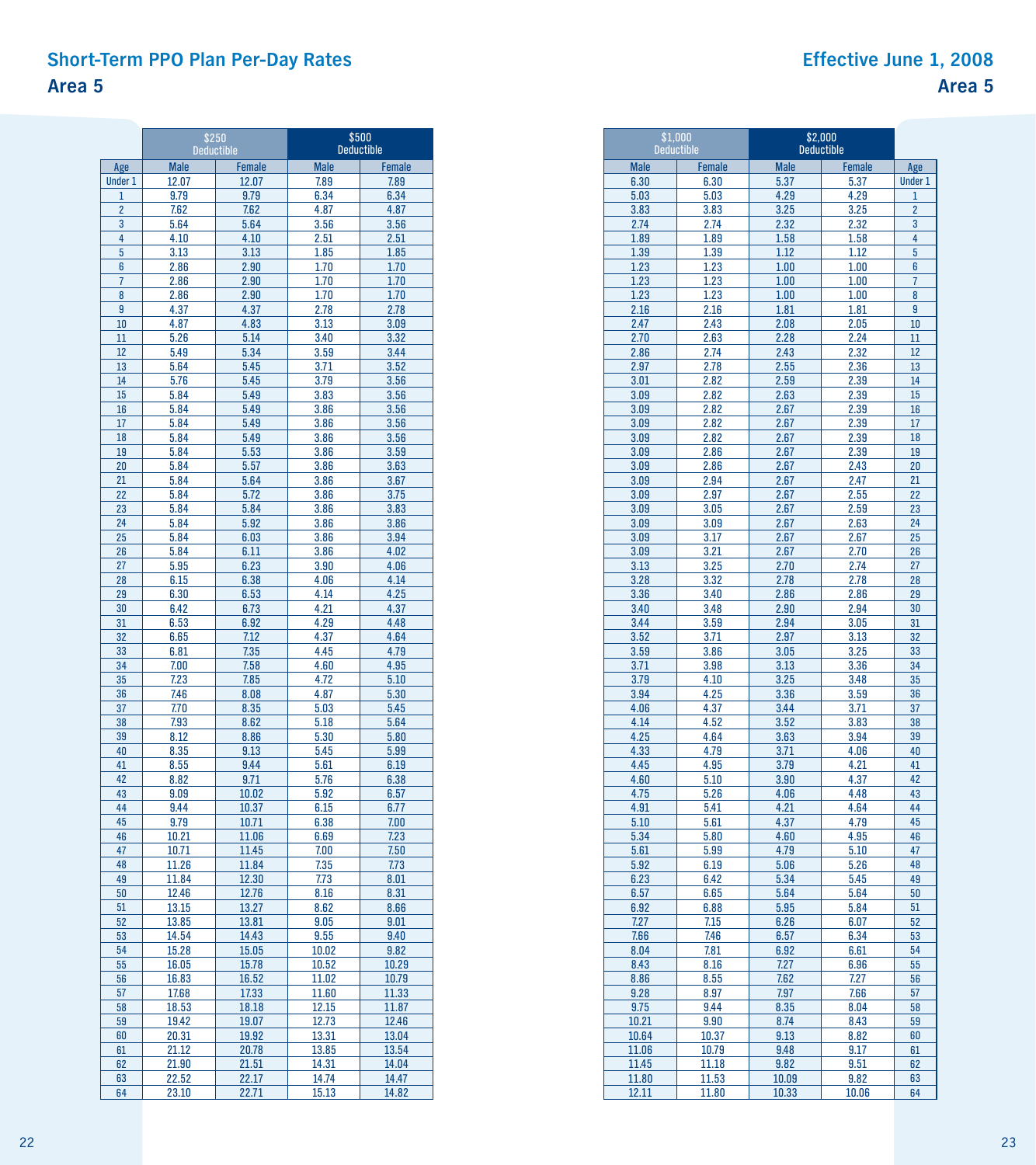### **Short-Term PPO Plan Per-Day Rates Effective June 1, 2008 Area 7, Area 8, Area 12 Area 7, Area 8, Area 12**

|                | \$250<br><b>Deductible</b> |                | \$500<br><b>Deductible</b> |               |  |  |  |
|----------------|----------------------------|----------------|----------------------------|---------------|--|--|--|
| Age            | <b>Male</b>                | <b>Female</b>  | <b>Male</b>                | <b>Female</b> |  |  |  |
| <b>Under 1</b> | 9.47                       | 9.47           | 6.19                       | 6.19          |  |  |  |
| $\mathbf{1}$   | 7.68                       | 7.68           | 4.97                       | 4.97          |  |  |  |
| $\overline{2}$ | 5.98                       | 5.98           | 3.82                       | 3.82          |  |  |  |
| 3              | 4.43                       | 4.43           | 2.79                       | 2.79          |  |  |  |
| 4              | 3.21                       | 3.21           | 1.97                       | 1.97          |  |  |  |
| 5              | 2.45                       | 2.45           | 1.45                       | 1.45          |  |  |  |
| 6              | 2.24                       | 2.27           | 1.33                       | 1.33          |  |  |  |
| 7              | 2.24                       | 2.27           | 1.33                       | 1.33          |  |  |  |
| 8              | 2.24                       | 2.27           | 1.33                       | 1.33          |  |  |  |
| 9              | 3.43                       | 3.43           | 2.18                       | 2.18          |  |  |  |
| 10             | 3.82                       | 3.79           | 2.45                       | 2.42          |  |  |  |
| 11             | 4.12                       | 4.03           | 2.67<br>2.82               | 2.61<br>2.70  |  |  |  |
| 12<br>13       | 4.31<br>4.43               | 4.18<br>4.28   | 2.91                       | 2.76          |  |  |  |
| 14             | 4.52                       | 4.28           | 2.97                       | 2.79          |  |  |  |
| 15             | 4.58                       | 4.31           | 3.00                       | 2.79          |  |  |  |
| 16             | 4.58                       | 4.31           | 3.03                       | 2.79          |  |  |  |
| 17             | 4.58                       | 4.31           | 3.03                       | 2.79          |  |  |  |
| 18             | 4.58                       | 4.31           | 3.03                       | 2.79          |  |  |  |
| 19             | 4.58                       | 4.34           | 3.03                       | 2.82          |  |  |  |
| 20             | 4.58                       | 4.37           | 3.03                       | 2.85          |  |  |  |
| 21             | 4.58                       | 4.43           | 3.03                       | 2.88          |  |  |  |
| 22             | 4.58                       | 4.49           | 3.03                       | 2.94          |  |  |  |
| 23             | 4.58                       | 4.58           | 3.03                       | 3.00          |  |  |  |
| 24             | 4.58                       | 4.64           | 3.03                       | 3.03          |  |  |  |
| 25             | 4.58                       | 4.73           | 3.03                       | 3.09          |  |  |  |
| 26             | 4.58                       | 4.79           | 3.03                       | 3.15          |  |  |  |
| 27             | 4.67                       | 4.88           | 3.06                       | 3.18          |  |  |  |
| 28             | 4.82                       | 5.00<br>5.13   | 3.18<br>3.24               | 3.24          |  |  |  |
| 29<br>30       | 4.94<br>5.03               | 5.28           | 3.30                       | 3.33<br>3.43  |  |  |  |
| 31             | 5.13                       | 5.43           | 3.36                       | 3.52          |  |  |  |
| 32             | 5.22                       | 5.58           | 3.43                       | 3.64          |  |  |  |
| 33             | 5.34                       | 5.76           | 3.49                       | 3.76          |  |  |  |
| 34             | 5.49                       | 5.94           | 3.61                       | 3.88          |  |  |  |
| 35             | 5.67                       | 6.16           | 3.70                       | 4.00          |  |  |  |
| 36             | 5.85                       | 6.34           | 3.82                       | 4.15          |  |  |  |
| 37             | 6.04                       | 6.55           | 3.94                       | 4.28          |  |  |  |
| 38             | 6.22                       | 6.76           | 4.06                       | 4.43          |  |  |  |
| 39             | 6.37                       | 6.95           | 4.15                       | 4.55          |  |  |  |
| 40             | 6.55                       | 7.16           | 4.28                       | 4.70          |  |  |  |
| 41             | 6.70                       | 7.40           | 4.40                       | 4.85          |  |  |  |
| 42<br>43       | 6.92                       | 7.61           | 4.52                       | 5.00          |  |  |  |
| 44             | 7.13<br>7.40               | 7.86<br>8.13   | 4.64<br>4.82               | 5.16<br>5.31  |  |  |  |
| 45             | 7.68                       | 8.40           | 5.00                       | 5.49          |  |  |  |
| 46             | 8.01                       | 8.68           | 5.25                       | 5.67          |  |  |  |
| 47             | 8.40                       | 8.98           | 5.49                       | 5.88          |  |  |  |
| 48             | 8.83                       | 9.28           | 5.76                       | 6.07          |  |  |  |
| 49             | 9.28                       | 9.65           | 6.07                       | 6.28          |  |  |  |
| 50             | 9.77                       | 10.01          | 6.40                       | 6.52          |  |  |  |
| 51             | 10.32                      | 10.41          | 6.76                       | 6.79          |  |  |  |
| 52             | 10.86                      | 10.83          | 7.10                       | 7.07          |  |  |  |
| 53             | 11.41                      | 11.32          | 7.49                       | 7.37          |  |  |  |
| 54             | 11.99                      | 11.80          | 7.86                       | 7.71          |  |  |  |
| 55             | 12.59                      | 12.38          | 8.25                       | 8.07          |  |  |  |
| 56<br>57       | 13.20                      | 12.96<br>13.59 | 8.65<br>9.10               | 8.46<br>8.89  |  |  |  |
| 58             | 13.87<br>14.54             | 14.26          | 9.53                       | 9.31          |  |  |  |
| 59             | 15.23                      | 14.96          | 9.98                       | 9.77          |  |  |  |
| 60             | 15.93                      | 15.63          | 10.44                      | 10.23         |  |  |  |
| 61             | 16.57                      | 16.30          | 10.86                      | 10.62         |  |  |  |
| 62             | 17.18                      | 16.87          | 11.23                      | 11.01         |  |  |  |
| 63             | 17.66                      | 17.39          | 11.56                      | 11.35         |  |  |  |
| 64             | 18.12                      | 17.81          | 11.86                      | 11.62         |  |  |  |

|              | \$1,000<br><b>Deductible</b> | \$2,000<br><b>Deductible</b> |              |                |
|--------------|------------------------------|------------------------------|--------------|----------------|
| <b>Male</b>  | Female                       | <b>Male</b>                  | Female       | Age            |
| 4.94         | 4.94                         | 4.21                         | 4.21         | <b>Under 1</b> |
| 3.94         | 3.94                         | 3.36                         | 3.36         | $\overline{1}$ |
| 3.00         | 3.00                         | 2.54                         | 2.54         | $\overline{2}$ |
| 2.15         | 2.15                         | 1.82                         | 1.82         | 3              |
| 1.48         | 1.48                         | 1.24                         | 1.24         | 4              |
| 1.09         | 1.09                         | 0.88                         | 0.88         | 5              |
| 0.97         | 0.97                         | 0.78                         | 0.78         | 6              |
| 0.97         | 0.97                         | 0.78                         | 0.78         | 7              |
| 0.97         | 0.97                         | 0.78                         | 0.78         | 8              |
| 1.69         | 1.69                         | 1.42                         | 1.42         | 9              |
| 1.94         | 1.91                         | 1.63                         | 1.60         | 10             |
| 2.12         | 2.06                         | 1.79                         | 1.76         | 11             |
| 2.24         | 2.15                         | 1.91                         | 1.82         | 12             |
| 2.33         | 2.18                         | 2.00                         | 1.85         | 13             |
| 2.36         | 2.21                         | 2.03                         | 1.88         | 14             |
| 2.42         | 2.21                         | 2.06                         | 1.88         | 15             |
| 2.42<br>2.42 | 2.21                         | 2.09<br>2.09                 | 1.88         | 16<br>17       |
| 2.42         | 2.21<br>2.21                 | 2.09                         | 1.88<br>1.88 | 18             |
| 2.42         | 2.24                         | 2.09                         | 1.88         | 19             |
| 2.42         | 2.24                         | 2.09                         | 1.91         | 20             |
| 2.42         | 2.30                         | 2.09                         | 1.94         | 21             |
| 2.42         | 2.33                         | 2.09                         | 2.00         | 22             |
| 2.42         | 2.39                         | 2.09                         | 2.03         | 23             |
| 2.42         | 2.42                         | 2.09                         | 2.06         | 24             |
| 2.42         | 2.48                         | 2.09                         | 2.09         | 25             |
| 2.42         | 2.51                         | 2.09                         | 2.12         | 26             |
| 2.45         | 2.54                         | 2.12                         | 2.15         | 27             |
| 2.58         | 2.61                         | 2.18                         | 2.18         | 28             |
| 2.64         | 2.67                         | 2.24                         | 2.24         | 29             |
| 2.67         | 2.73                         | 2.27                         | 2.30         | 30             |
| 2.70         | 2.82                         | 2.30                         | 2.39         | 31             |
| 2.76         | 2.91                         | 2.33                         | 2.45         | 32             |
| 2.82         | 3.03                         | 2.39                         | 2.54         | 33             |
| 2.91         | 3.12                         | 2.45                         | 2.64         | 34             |
| 2.97         | 3.21                         | 2.54                         | 2.73         | 35             |
| 3.09         | 3.33                         | 2.64                         | 2.82         | 36             |
| 3.18         | 3.43                         | 2.70                         | 2.91         | 37             |
| 3.24         | 3.55                         | 2.76                         | 3.00         | 38             |
| 3.33         | 3.64                         | 2.85                         | 3.09         | 39             |
| 3.39         | 3.76                         | 2.91                         | 3.18         | 40             |
| 3.49         | 3.88                         | 2.97                         | 3.30         | 41<br>42       |
| 3.61<br>3.73 | 4.00<br>4.12                 | 3.06<br>3.18                 | 3.43         | 43             |
| 3.85         | 4.24                         | 3.30                         | 3.52         | 44             |
| 4.00         | 4.40                         | 3.43                         | 3.64<br>3.76 | 45             |
| 4.18         | 4.55                         | 3.61                         | 3.88         | 46             |
| 4.40         | 4.70                         | 3.76                         | 4.00         | 47             |
| 4.64         | 4.85                         | 3.97                         | 4.12         | 48             |
| 4.88         | 5.03                         | 4.18                         | 4.28         | 49             |
| 5.16         | 5.22                         | 4.43                         | 4.43         | 50             |
| 5.43         | 5.40                         | 4.67                         | 4.58         | 51             |
| 5.70         | 5.61                         | 4.91                         | 4.76         | 52             |
| 6.01         | 5.85                         | 5.16                         | 4.97         | 53             |
| 6.31         | 6.13                         | 5.43                         | 5.19         | 54             |
| 6.61         | 6.40                         | 5.70                         | 5.46         | 55             |
| 6.95         | 6.70                         | 5.98                         | 5.70         | 56             |
| 7.28         | 7.04                         | 6.25                         | 6.01         | 57             |
| 7.64         | 7.40                         | 6.55                         | 6.31         | 58             |
| 8.01         | 7.77                         | 6.86                         | 6.61         | 59             |
| 8.34         | 8.13                         | 7.16                         | 6.92         | 60             |
| 8.68         | 8.46                         | 7.43                         | 7.19         | 61             |
| 8.98         | 8.77                         | 7.71                         | 7.46         | 62             |
| 9.25         | 9.04                         | 7.92                         | 7.71         | 63             |
| 9.50         | 9.25                         | 8.10                         | 7.89         | 64             |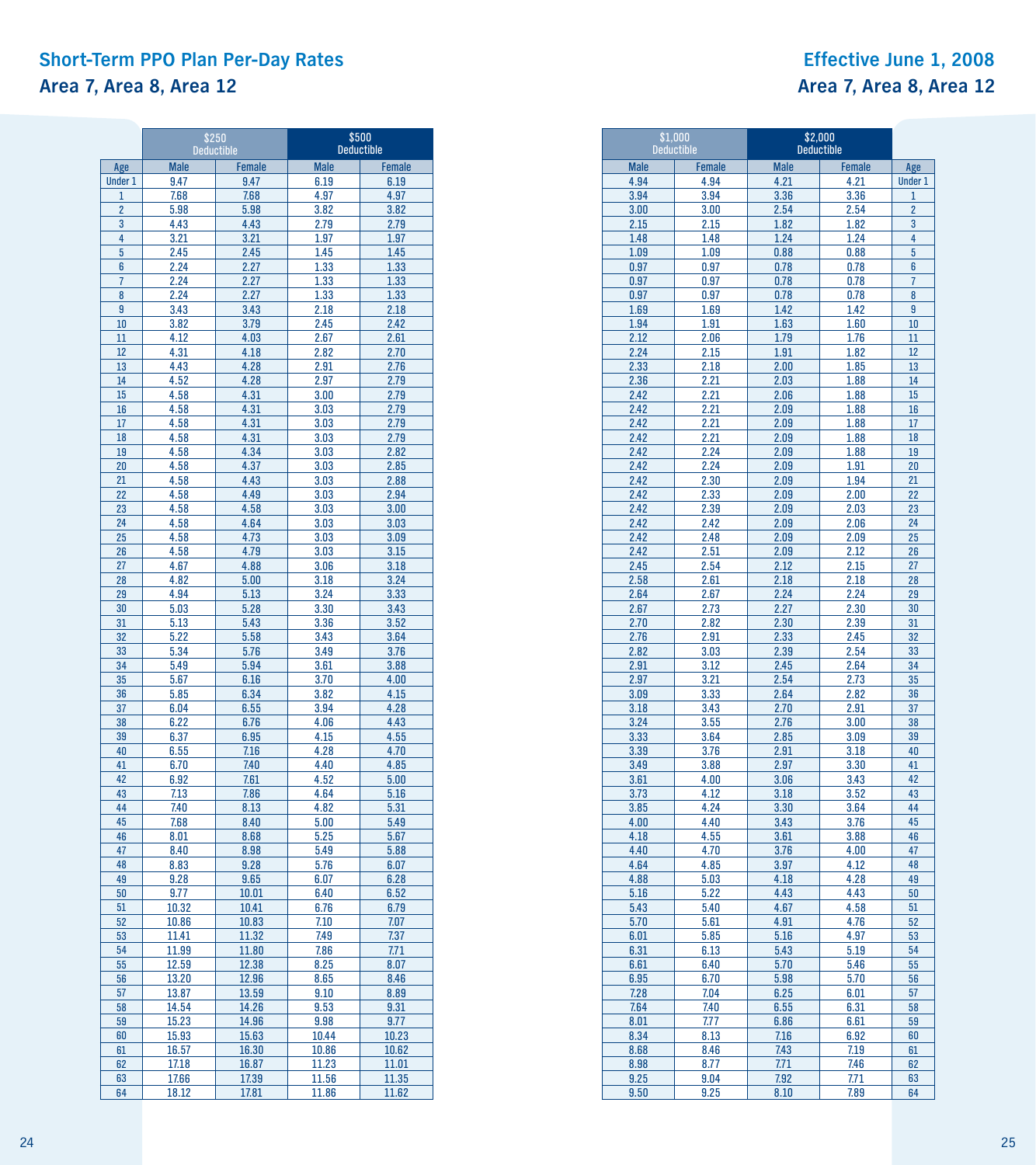### **Short-Term PPO Plan Per-Day Rates Effective June 1, 2008 Area 9, Area 13, Area 14 Area 9, Area 13, Area 14**

|                 | \$250<br><b>Deductible</b> |                | \$500<br><b>Deductible</b> |               |  |  |
|-----------------|----------------------------|----------------|----------------------------|---------------|--|--|
| Age             | <b>Male</b>                | Female         | <b>Male</b>                | <b>Female</b> |  |  |
| <b>Under 1</b>  | 9.15                       | 9.15           | 5.98                       | 5.98          |  |  |
| $\mathbf{1}$    | 7.42                       | 7.42           | 4.81                       | 4.81          |  |  |
| $\overline{2}$  | 5.78                       | 5.78           | 3.69                       | 3.69          |  |  |
| 3               | 4.28                       | 4.28           | 2.70                       | 2.70          |  |  |
| 4               | 3.11                       | 3.11           | 1.90                       | 1.90          |  |  |
| 5               | 2.37                       | 2.37           | 1.40                       | 1.40          |  |  |
| 6               | 2.17                       | 2.20           | 1.29                       | 1.29          |  |  |
| 7               | 2.17                       | 2.20           | 1.29                       | 1.29          |  |  |
| 8               | 2.17                       | 2.20           | 1.29                       | 1.29          |  |  |
| 9               | 3.31                       | 3.31           | 2.11                       | 2.11          |  |  |
| 10              | 3.69                       | 3.66           | 2.37                       | 2.34          |  |  |
| $\overline{11}$ | 3.99                       | 3.90           | 2.58                       | 2.52          |  |  |
| 12              | 4.16<br>4.28               | 4.05           | 2.73                       | 2.61<br>2.67  |  |  |
| 13<br>14        | 4.37                       | 4.13<br>4.13   | 2.81<br>2.87               | 2.70          |  |  |
| 15              | 4.43                       | 4.16           | 2.90                       | 2.70          |  |  |
| 16              | 4.43                       | 4.16           | 2.93                       | 2.70          |  |  |
| 17              | 4.43                       | 4.16           | 2.93                       | 2.70          |  |  |
| 18              | 4.43                       | 4.16           | 2.93                       | 2.70          |  |  |
| 19              | 4.43                       | 4.19           | 2.93                       | 2.73          |  |  |
| 20              | 4.43                       | 4.22           | 2.93                       | 2.75          |  |  |
| 21              | 4.43                       | 4.28           | 2.93                       | 2.78          |  |  |
| 22              | 4.43                       | 4.34           | 2.93                       | 2.84          |  |  |
| 23              | 4.43                       | 4.43           | 2.93                       | 2.90          |  |  |
| 24              | 4.43                       | 4.49           | 2.93                       | 2.93          |  |  |
| 25              | 4.43                       | 4.57           | 2.93                       | 2.99          |  |  |
| 26              | 4.43                       | 4.63           | 2.93                       | 3.05          |  |  |
| 27              | 4.52                       | 4.72           | 2.96                       | 3.08          |  |  |
| 28              | 4.66                       | 4.84           | 3.08<br>3.14               | 3.14          |  |  |
| 29<br>30        | 4.78<br>4.87               | 4.96<br>5.10   | 3.19                       | 3.22<br>3.31  |  |  |
| 31              | 4.96                       | 5.25           | 3.25                       | 3.40          |  |  |
| 32              | 5.04                       | 5.40           | 3.31                       | 3.52          |  |  |
| 33              | 5.16                       | 5.57           | 3.37                       | 3.64          |  |  |
| 34              | 5.31                       | 5.75           | 3.49                       | 3.75          |  |  |
| 35              | 5.48                       | 5.95           | 3.58                       | 3.87          |  |  |
| 36              | 5.66                       | 6.13           | 3.69                       | 4.02          |  |  |
| 37              | 5.84                       | 6.34           | 3.81                       | 4.13          |  |  |
| 38              | 6.01                       | 6.54           | 3.93                       | 4.28          |  |  |
| 39              | 6.16                       | 6.72           | 4.02                       | 4.40          |  |  |
| 40              | 6.34                       | 6.92           | 4.13                       | 4.55          |  |  |
| 41              | 6.48                       | 7.16           | 4.25                       | 4.69          |  |  |
| 42              | 6.69                       | 7.36           | 4.37                       | 4.84          |  |  |
| 43<br>44        | 6.89                       | 7.60           | 4.49                       | 4.99          |  |  |
| 45              | 7.16<br>7.42               | 7.86<br>8.13   | 4.66<br>4.84               | 5.13<br>5.31  |  |  |
| 46              | 7.75                       | 8.39           | 5.07                       | 5.48          |  |  |
| 47              | 8.13                       | 8.68           | 5.31                       | 5.69          |  |  |
| 48              | 8.54                       | 8.98           | 5.57                       | 5.87          |  |  |
| 49              | 8.98                       | 9.33           | 5.87                       | 6.07          |  |  |
| 50              | 9.45                       | 9.68           | 6.19                       | 6.31          |  |  |
| 51              | 9.98                       | 10.06          | 6.54                       | 6.57          |  |  |
| 52              | 10.50                      | 10.48          | 6.86                       | 6.84          |  |  |
| 53              | 11.03                      | 10.95          | 7.25                       | 7.13          |  |  |
| 54              | 11.59                      | 11.41          | 7.60                       | 7.45          |  |  |
| 55              | 12.18                      | 11.97          | 7.98                       | 7.80          |  |  |
| 56              | 12.77                      | 12.53          | 8.36                       | 8.19          |  |  |
| 57              | 13.41                      | 13.15          | 8.80                       | 8.60          |  |  |
| 58<br>59        | 14.06                      | 13.79          | 9.21                       | 9.01          |  |  |
| 60              | 14.73<br>15.41             | 14.47<br>15.11 | 9.65<br>10.09              | 9.45          |  |  |
| 61              | 16.02                      | 15.76          | 10.50                      | 9.89<br>10.27 |  |  |
| 62              | 16.61                      | 16.32          | 10.86                      | 10.65         |  |  |
| 63              | 17.08                      | 16.82          | 11.18                      | 10.97         |  |  |
| 64              | 17.52                      | 17.23          | 11.47                      | 11.24         |  |  |

|              | \$1,000<br><b>Deductible</b> | \$2,000<br><b>Deductible</b> |              |                |
|--------------|------------------------------|------------------------------|--------------|----------------|
| <b>Male</b>  | Female                       | <b>Male</b>                  | Female       | Age            |
| 4.78         | 4.78                         | 4.08                         | 4.08         | <b>Under 1</b> |
| 3.81         | 3.81                         | 3.25                         | 3.25         | $\overline{1}$ |
| 2.90         | 2.90                         | 2.46                         | 2.46         | $\overline{2}$ |
| 2.08         | 2.08                         | 1.76                         | 1.76         | 3              |
| 1.43         | 1.43                         | 1.20                         | 1.20         | 4              |
| 1.05         | 1.05                         | 0.85                         | 0.85         | 5              |
| 0.93         | 0.93                         | 0.76                         | 0.76         | 6              |
| 0.93         | 0.93                         | 0.76                         | 0.76         | $\overline{7}$ |
| 0.93         | 0.93                         | 0.76                         | 0.76         | 8              |
| 1.64         | 1.64                         | 1.37                         | 1.37         | 9              |
| 1.87         | 1.84                         | 1.58                         | 1.55         | 10<br>11       |
| 2.05<br>2.17 | 1.99<br>2.08                 | 1.73<br>1.84                 | 1.70<br>1.76 | 12             |
| 2.26         | 2.11                         | 1.93                         | 1.79         | 13             |
| 2.28         | 2.14                         | 1.96                         | 1.82         | 14             |
| 2.34         | 2.14                         | 1.99                         | 1.82         | 15             |
| 2.34         | 2.14                         | 2.02                         | 1.82         | 16             |
| 2.34         | 2.14                         | 2.02                         | 1.82         | 17             |
| 2.34         | 2.14                         | 2.02                         | 1.82         | 18             |
| 2.34         | 2.17                         | 2.02                         | 1.82         | 19             |
| 2.34         | 2.17                         | 2.02                         | 1.84         | 20             |
| 2.34         | 2.23                         | 2.02                         | 1.87         | 21             |
| 2.34         | 2.26                         | 2.02                         | 1.93         | 22             |
| 2.34         | 2.31                         | 2.02                         | 1.96         | 23             |
| 2.34         | 2.34                         | 2.02                         | 1.99         | 24             |
| 2.34<br>2.34 | 2.40<br>2.43                 | 2.02<br>2.02                 | 2.02<br>2.05 | 25<br>26       |
| 2.37         | 2.46                         | 2.05                         | 2.08         | 27             |
| 2.49         | 2.52                         | 2.11                         | 2.11         | 28             |
| 2.55         | 2.58                         | 2.17                         | 2.17         | 29             |
| 2.58         | 2.64                         | 2.20                         | 2.23         | 30             |
| 2.61         | 2.73                         | 2.23                         | 2.31         | 31             |
| 2.67         | 2.81                         | 2.26                         | 2.37         | 32             |
| 2.73         | 2.93                         | 2.31                         | 2.46         | 33             |
| 2.81         | 3.02                         | 2.37                         | 2.55         | 34             |
| 2.87         | 3.11                         | 2.46                         | 2.64         | 35             |
| 2.99         | 3.22                         | 2.55                         | 2.73         | 36             |
| 3.08         | 3.31                         | 2.61                         | 2.81         | 37             |
| 3.14         | 3.43                         | 2.67                         | 2.90<br>2.99 | 38             |
| 3.22<br>3.28 | 3.52<br>3.64                 | 2.75<br>2.81                 | 3.08         | 39<br>40       |
| 3.37         | 3.75                         | 2.87                         | 3.19         | 41             |
| 3.49         | 3.87                         | 2.96                         | 3.31         | 42             |
| 3.61         | 3.99                         | 3.08                         | 3.40         | 43             |
| 3.72         | 4.10                         | 3.19                         | 3.52         | 44             |
| 3.87         | 4.25                         | 3.31                         | 3.64         | 45             |
| 4.05         | 4.40                         | 3.49                         | 3.75         | 46             |
| 4.25         | 4.55                         | 3.64                         | 3.87         | 47             |
| 4.49         | 4.69                         | 3.84                         | 3.99         | 48             |
| 4.72         | 4.87                         | 4.05                         | 4.13         | 49             |
| 4.99         | 5.04                         | 4.28                         | 4.28         | 50             |
| 5.25         | 5.22                         | 4.52                         | 4.43<br>4.60 | 51<br>52       |
| 5.51<br>5.81 | 5.43<br>5.66                 | 4.75<br>4.99                 | 4.81         | 53             |
| 6.10         | 5.93                         | 5.25                         | 5.01         | 54             |
| 6.39         | 6.19                         | 5.51                         | 5.28         | 55             |
| 6.72         | 6.48                         | 5.78                         | 5.51         | 56             |
| 7.04         | 6.81                         | 6.04                         | 5.81         | 57             |
| 7.39         | 7.16                         | 6.34                         | 6.10         | 58             |
| 7.75         | 7.51                         | 6.63                         | 6.39         | 59             |
| 8.07         | 7.86                         | 6.92                         | 6.69         | 60             |
| 8.39         | 8.19                         | 7.19                         | 6.95         | 61             |
| 8.68         | 8.48                         | 7.45                         | 7.22         | 62             |
| 8.95         | 8.74                         | 7.66                         | 7.45         | 63             |
| 9.18         | 8.95                         | 7.83                         | 7.63         | 64             |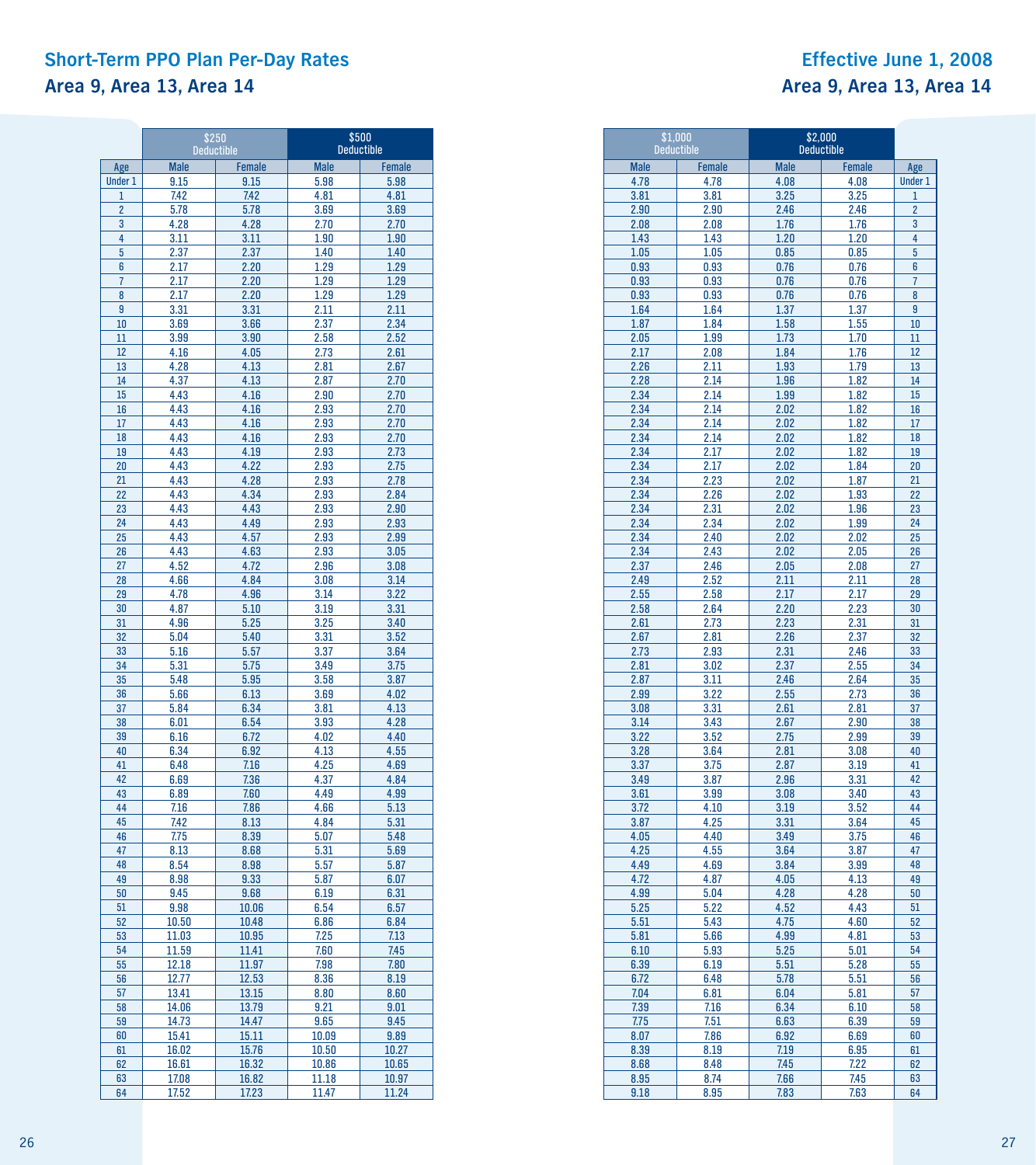

Ready to Enroll? Call Your Anthem Blue Cross Agent Today!

Anthem Blue Cross Life and Health Insurance Company is an independent licensee of the Blue Cross<br>Association. ® ANTHEM is a registered trademark of Anthem Insurance Companies, Inc. ® The Blue Cross<br>name and symbol are regi

anthem.com/ca

BCABR1450C 6/09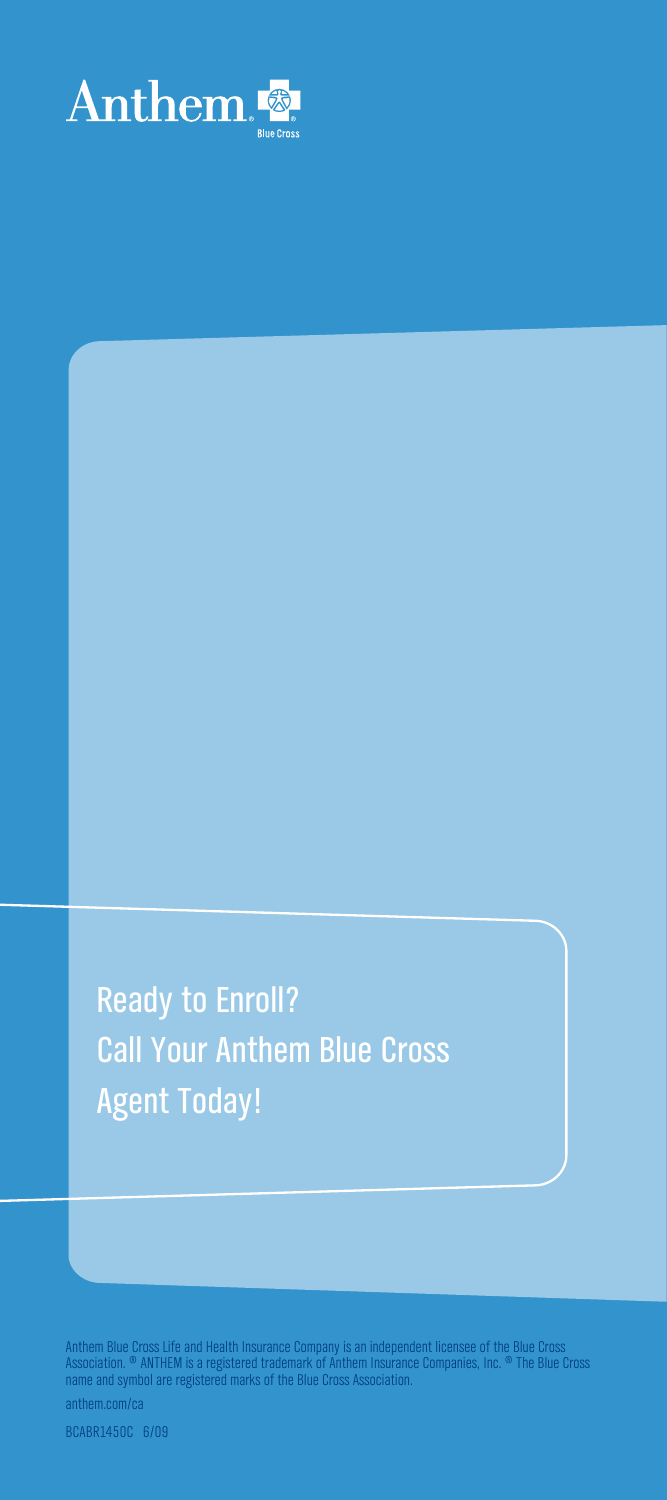

# *Short-Term PPO Enrollment Application*

- **1. Please print in blue or black ink or type.**
- **2. Complete both sides of this application.**
- 3. Send completed application and payment in full to Anthem Blue Cross Life and Health Insurance Company. See Section 8.

### *1. Applicant Information*

| Primary Applicant's Last Name                                    | First Name |                               |                                               | M.I.           | Social Security or ID No. |           |  |  |  |  |  |
|------------------------------------------------------------------|------------|-------------------------------|-----------------------------------------------|----------------|---------------------------|-----------|--|--|--|--|--|
|                                                                  |            |                               |                                               |                |                           |           |  |  |  |  |  |
| Home Street Address (Must be completed: P.O. Box not acceptable) |            |                               |                                               | Home Phone No. |                           |           |  |  |  |  |  |
| City                                                             | State      | Daytime Phone No.<br>ZIP Code |                                               |                |                           |           |  |  |  |  |  |
| Billing Address (If different than above) or P.O. Box            |            |                               |                                               | FAX No.        |                           |           |  |  |  |  |  |
| City                                                             | State      |                               |                                               | ZIP Code       |                           |           |  |  |  |  |  |
| E-mail Address                                                   |            |                               | If possible, do you want e-mail notification? |                | $\Box$ Yes                | $\Box$ No |  |  |  |  |  |

### *2. Plan Selections*

| A. Deductible: $\Box$ \$250 | $\Box$ \$500 | $\Box$ \$1,000 | $\Box$ \$2,000                              |  |
|-----------------------------|--------------|----------------|---------------------------------------------|--|
| B. Policy Term: No. of Days |              |                | (minimum of 30 up to a maximum of 180 days) |  |

### *3. Effective Date*

 $\triangleright$  If you are approved, coverage automatically begins at 12:01 a.m. on the date following the postmark date stamped on the envelope.

If application is faxed or submitted online, coverage begins the day after application is received.

Or coverage (upon approval) may begin on a specific future date within 30 days of signature. (Please specify) \_\_\_\_\_\_\_\_\_\_\_\_\_ (Mo/Day/Yr). Postmark date must precede requested effective date. **Exceptions are not permitted.**

### *4. Applicants for Coverage*

Please list ALL applicants applying for coverage (including applicant listed in Section 1).

If a family member's last name is different than yours, please explain on a separate page.

Newborn children under 15 days of age are not eligible for coverage. Services for Well Baby and Well Child Care for insureds up to and including 6 years of age are not covered under this policy.

Dependents between the ages of 19 through 22 are eligible as dependents only if they are claimed on your Federal Income Tax.

Anthem Blue Cross Life and Health will enroll all eligible family members unless otherwise instructed.

- I, the Appicant, request that Blue Cross not enroll any eligible applicants unless ALL family members qualify.

| Sex                          | <b>Last Name</b>         | <b>First Name</b> | M.I. Social Security or ID No. |  |  |  |  |  | <b>Birthdate</b><br>(Mo/Day/Yr) |  | Height Weight |
|------------------------------|--------------------------|-------------------|--------------------------------|--|--|--|--|--|---------------------------------|--|---------------|
| $20 \square F$               | $10 \square M$ Applicant |                   |                                |  |  |  |  |  |                                 |  |               |
| $30 \Box M$ Spouse<br>40 □ F |                          |                   |                                |  |  |  |  |  |                                 |  |               |
| $\Box F$                     | $\Box$ M Dependent       |                   |                                |  |  |  |  |  |                                 |  |               |
| $\Box F$                     | $\Box$ M Dependent       |                   |                                |  |  |  |  |  |                                 |  |               |
| $\Box F$                     | $\Box$ M Dependent       |                   |                                |  |  |  |  |  |                                 |  |               |

CAISTAPP[1/08]-APP

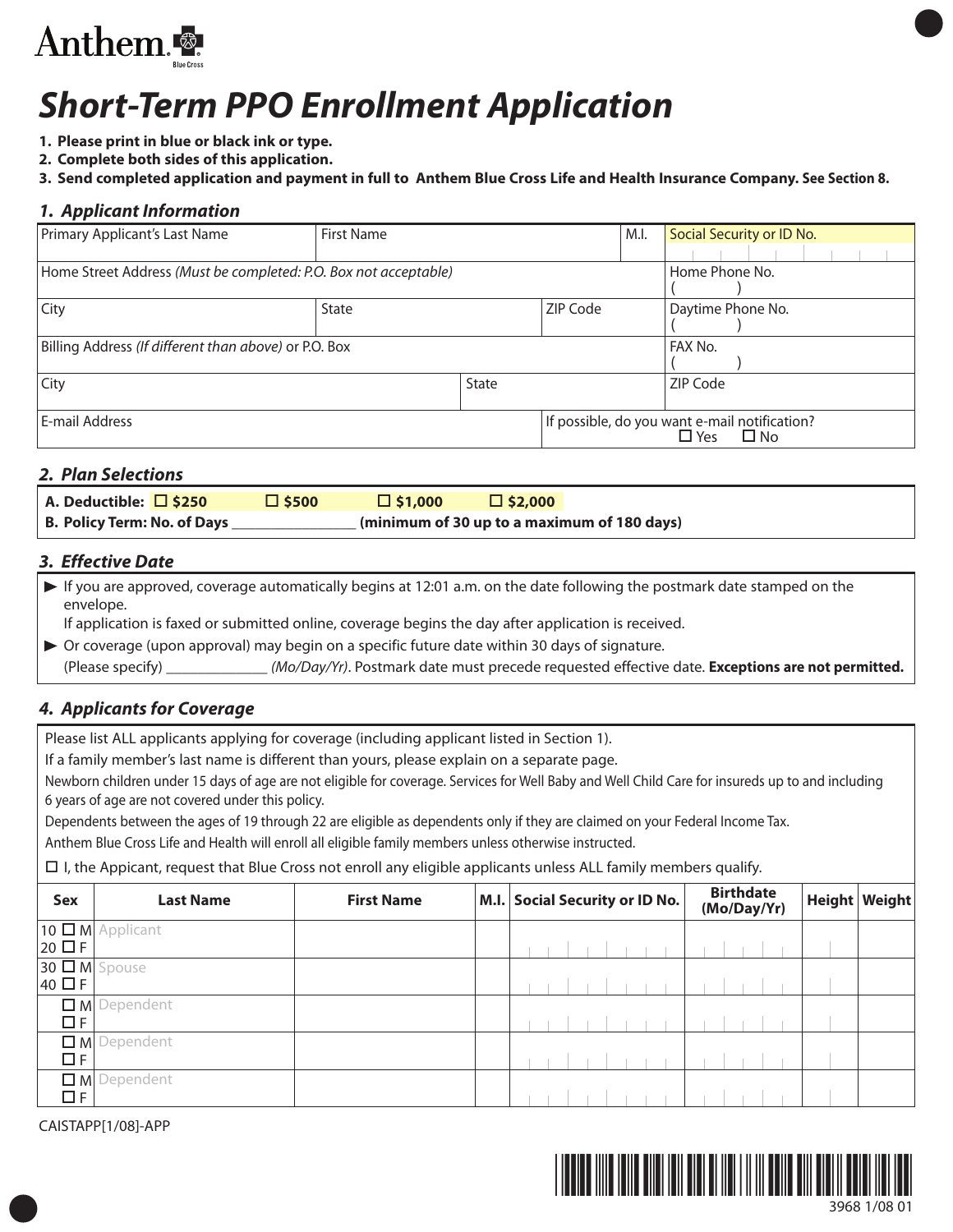# *5. Application Questions* Answer the following questions completely and accurately.

Note: If the answer to any question from 1-4 is YES, the policy cannot be issued for that applicant. Answering NO to questions 1-6 does not guarantee coverage. All answers will be validated and a brief review of claims history will be completed.

| b) Is any male listed on this application expecting a child or in the process of adoption or surrogate pregnancy                                                                                                                                                                                                                                                                                                                                     |  |
|------------------------------------------------------------------------------------------------------------------------------------------------------------------------------------------------------------------------------------------------------------------------------------------------------------------------------------------------------------------------------------------------------------------------------------------------------|--|
| 2. Have you or any person listed on this application received any medical or surgical consultation, advice or<br>treatment, including medication, within the past 5 years for: heart or circulatory system disorder including<br>heart attack or chest pain; stroke; disorders of the blood (except HIV infection), including hemophilia and<br>leukemia; diabetes; cancer or tumor; alcoholism or alcohol abuse; drug abuse or chemical dependency; |  |
| 3. Has any person listed on this application been diagnosed with or treated for                                                                                                                                                                                                                                                                                                                                                                      |  |
|                                                                                                                                                                                                                                                                                                                                                                                                                                                      |  |
| If you answered YES to any questions from 1-4, please complete this section:                                                                                                                                                                                                                                                                                                                                                                         |  |

| $\vert$ Person(s) to whom it applies |
|--------------------------------------|
|                                      |
|                                      |
|                                      |
|                                      |
|                                      |

|                                                                                                                                                                                                                                                        | 5. In the past 30 days, have you or any person listed on this application taken prescription medication,<br>(excluding birth control pills; hormone replacement therapy; Synthroid; or antibiotic therapy for 10 days)? $\Box$ Yes $\Box$ No |                   |                                   |  |  |  |  |
|--------------------------------------------------------------------------------------------------------------------------------------------------------------------------------------------------------------------------------------------------------|----------------------------------------------------------------------------------------------------------------------------------------------------------------------------------------------------------------------------------------------|-------------------|-----------------------------------|--|--|--|--|
|                                                                                                                                                                                                                                                        | If you answered YES to question 5, please list medications:                                                                                                                                                                                  |                   |                                   |  |  |  |  |
| Name of Applicant                                                                                                                                                                                                                                      | <b>Medication &amp; Condition</b>                                                                                                                                                                                                            | Name of Applicant | <b>Medication &amp; Condition</b> |  |  |  |  |
|                                                                                                                                                                                                                                                        |                                                                                                                                                                                                                                              |                   |                                   |  |  |  |  |
|                                                                                                                                                                                                                                                        |                                                                                                                                                                                                                                              |                   |                                   |  |  |  |  |
|                                                                                                                                                                                                                                                        |                                                                                                                                                                                                                                              |                   |                                   |  |  |  |  |
|                                                                                                                                                                                                                                                        |                                                                                                                                                                                                                                              |                   |                                   |  |  |  |  |
| 6. In the past 12 months, have you or any person listed on this application been recommended by a health care<br>professional to have or been scheduled for diagnostic testing, treatment or surgery that has not been completed? $\Box$ Yes $\Box$ No |                                                                                                                                                                                                                                              |                   |                                   |  |  |  |  |
|                                                                                                                                                                                                                                                        | If you answered YES to question 6, please complete this section.                                                                                                                                                                             |                   |                                   |  |  |  |  |
|                                                                                                                                                                                                                                                        |                                                                                                                                                                                                                                              |                   |                                   |  |  |  |  |

| Name of Applicant | Treatment & Condition | Name of Applicant | Treatment & Condition |
|-------------------|-----------------------|-------------------|-----------------------|
|                   |                       |                   |                       |
|                   |                       |                   |                       |
|                   |                       |                   |                       |

**If you answered YES to question 5 or 6, your application will be submitted for further review.**

### *6. Prior Insurance History* Please answer **all** of the following questions.

| Anthem Blue Cross Life and Health credits prior coverage toward the pre-existing period for those applicants who apply and are accepted<br>for coverage and request an effective date within 63 days after termination of qualifying prior coverage, (including previous Anthem Blue<br>Cross Life and Health Short-Term policies) as required by law. To obtain credit toward the pre-existing period, please complete the following:<br>$\square$ No<br><b>If yes</b> , please provide the following information. |                                                                                                |                       |                 |  |  |  |
|---------------------------------------------------------------------------------------------------------------------------------------------------------------------------------------------------------------------------------------------------------------------------------------------------------------------------------------------------------------------------------------------------------------------------------------------------------------------------------------------------------------------|------------------------------------------------------------------------------------------------|-----------------------|-----------------|--|--|--|
| Name of Insured                                                                                                                                                                                                                                                                                                                                                                                                                                                                                                     | Insurance Carrier(s)                                                                           | <b>Effective Date</b> | <b>Fnd Date</b> |  |  |  |
| To provide further information, please use additional sheets if necessary. List the section name<br><b>No. of sheets</b><br>and question number you are explaining. Also, please identify the applicable family member.<br>attached<br>All additional sheets must be signed by the applicant.                                                                                                                                                                                                                       |                                                                                                |                       |                 |  |  |  |
|                                                                                                                                                                                                                                                                                                                                                                                                                                                                                                                     | <u> 111   111   111   111   111   111   111   111   111   111   111   111   111   111   11</u> |                       |                 |  |  |  |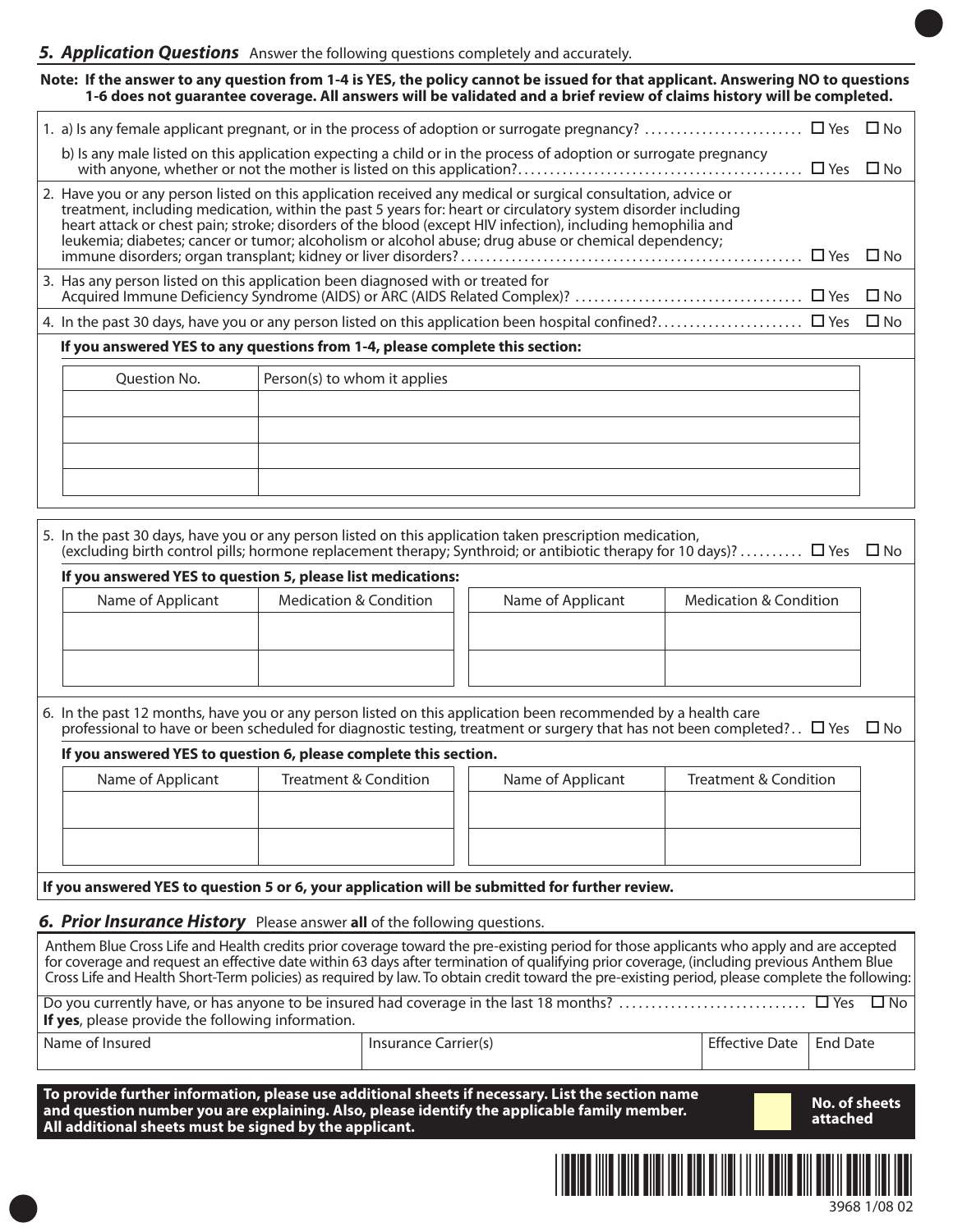### *7. Accidental Death and Dismemberment Insurance Beneficiary Information*

| <b>If beneficiary is not listed</b> and Policy is issued, death benefits will be paid in accordance with the Beneficiary Provision on page 32 of the Policy. |                           |       |                  |  |  |
|--------------------------------------------------------------------------------------------------------------------------------------------------------------|---------------------------|-------|------------------|--|--|
| Beneficiary                                                                                                                                                  | Relationship to Applicant |       | <b>Birthdate</b> |  |  |
| Street Address                                                                                                                                               | City                      | State | ZIP Code         |  |  |

As the Short-Term PPO Plans include Accidental Death and Dismemberment (AD&D) coverage, you are submitting this application and providing the information on this application to the Life Insurance department of Anthem Blue Cross Life and Health.

### *8. Payment Method*

| о. <i>г</i> иутет меспои                                                                                                                                                                                                                                                                                                                                                                                      |                           |                                                                               |                       |                                         |                                |                                                               |           |
|---------------------------------------------------------------------------------------------------------------------------------------------------------------------------------------------------------------------------------------------------------------------------------------------------------------------------------------------------------------------------------------------------------------|---------------------------|-------------------------------------------------------------------------------|-----------------------|-----------------------------------------|--------------------------------|---------------------------------------------------------------|-----------|
| Premium must be paid in full and submitted with application and will be held in trust while this application is evaluated. If this<br>application is approved and the policy is issued, no refund is permitted.                                                                                                                                                                                               |                           |                                                                               |                       |                                         |                                |                                                               |           |
|                                                                                                                                                                                                                                                                                                                                                                                                               |                           |                                                                               |                       |                                         |                                |                                                               |           |
|                                                                                                                                                                                                                                                                                                                                                                                                               | X                         |                                                                               |                       |                                         |                                |                                                               |           |
| Amount of premium (per day rate)                                                                                                                                                                                                                                                                                                                                                                              |                           | no. of days                                                                   | <b>Total premium</b>  |                                         |                                |                                                               |           |
| $\Box$ Payment by Electronic Check. By providing your check information below, you authorize us to electronically debit your bank<br>account. If you are approved for coverage, your bank account will be debited for the total premium amount above.                                                                                                                                                         |                           |                                                                               |                       |                                         |                                |                                                               |           |
|                                                                                                                                                                                                                                                                                                                                                                                                               |                           | J. L. Webb<br>123 Main Street<br>Anytown, USA 12345<br>PAY TO THE<br>ORDER OI | Ś                     | 1175<br><b>DOLLARS</b>                  |                                | With this payment option,<br>there is no need to send a paper |           |
| check with your application.<br>: 123456789: 1234567890123 1175                                                                                                                                                                                                                                                                                                                                               |                           |                                                                               |                       |                                         |                                |                                                               |           |
| If paying by electronic<br>Bank Routing No.<br>Bank Account No.<br>Check No.<br>check, please complete<br>the boxes to the right                                                                                                                                                                                                                                                                              |                           |                                                                               |                       |                                         |                                |                                                               |           |
| $\Box$ Payment by Paper Check. By sending your paper check, you authorize us to convert your check into an electronic fund transfer.<br>If you are approved for coverage, your bank account will be debited for the amount indicated on the check. If you do not qualify<br>for coverage, your check will not be submitted for a funds transfer. Please be aware that your check will not be returned to you. |                           |                                                                               |                       |                                         |                                |                                                               |           |
| $\Box$ Payment by Credit Card                                                                                                                                                                                                                                                                                                                                                                                 |                           |                                                                               |                       |                                         |                                |                                                               |           |
| Credit Card<br>$\square$ VISA                                                                                                                                                                                                                                                                                                                                                                                 | $\Box$ MasterCard         | $\square$ Discover                                                            |                       | Card No.                                |                                |                                                               | Exp. Date |
| Cardholder's Name                                                                                                                                                                                                                                                                                                                                                                                             | Relationship to Applicant |                                                                               |                       | Signature of Authorized Cardholder<br>X |                                | Date                                                          |           |
| To be completed by your Anthem Blue Cross-Appointed Agent                                                                                                                                                                                                                                                                                                                                                     |                           |                                                                               |                       |                                         |                                |                                                               |           |
| 1. Are you aware of any information not disclosed on this application relating to the health<br>$\square$ No<br>2. Did you see the proposed subscriber (and spouse, if applying) at the time this application was executed? $\Box$ Yes<br>$\square$ No                                                                                                                                                        |                           |                                                                               |                       |                                         |                                |                                                               |           |
| 3. Total funds collected:<br>(Premium must be paid in full and submitted with application.)                                                                                                                                                                                                                                                                                                                   |                           |                                                                               |                       |                                         |                                |                                                               |           |
| <b>Agent's Street Address</b><br>Name of Agent (Print name)                                                                                                                                                                                                                                                                                                                                                   |                           |                                                                               | Suite                 |                                         | No./Personal Mail Box(PMB) No. |                                                               |           |
| Agent I.D. No.<br>Sub-Agent I.D. No.                                                                                                                                                                                                                                                                                                                                                                          |                           | City                                                                          |                       | State                                   | ZIP Code                       | Location No.                                                  |           |
| Phone No.                                                                                                                                                                                                                                                                                                                                                                                                     | Fax No.                   |                                                                               | <b>E-mail Address</b> |                                         |                                |                                                               |           |

Mail Service Agreement to: □ Agent □ Primary Applicant

Signature of Agent (Required) and Date (Required) and Date (Required)

PLEASE NOTE: If neither box is checked, the Service Agreement will be mailed directly to the primary applicant's mailing address:

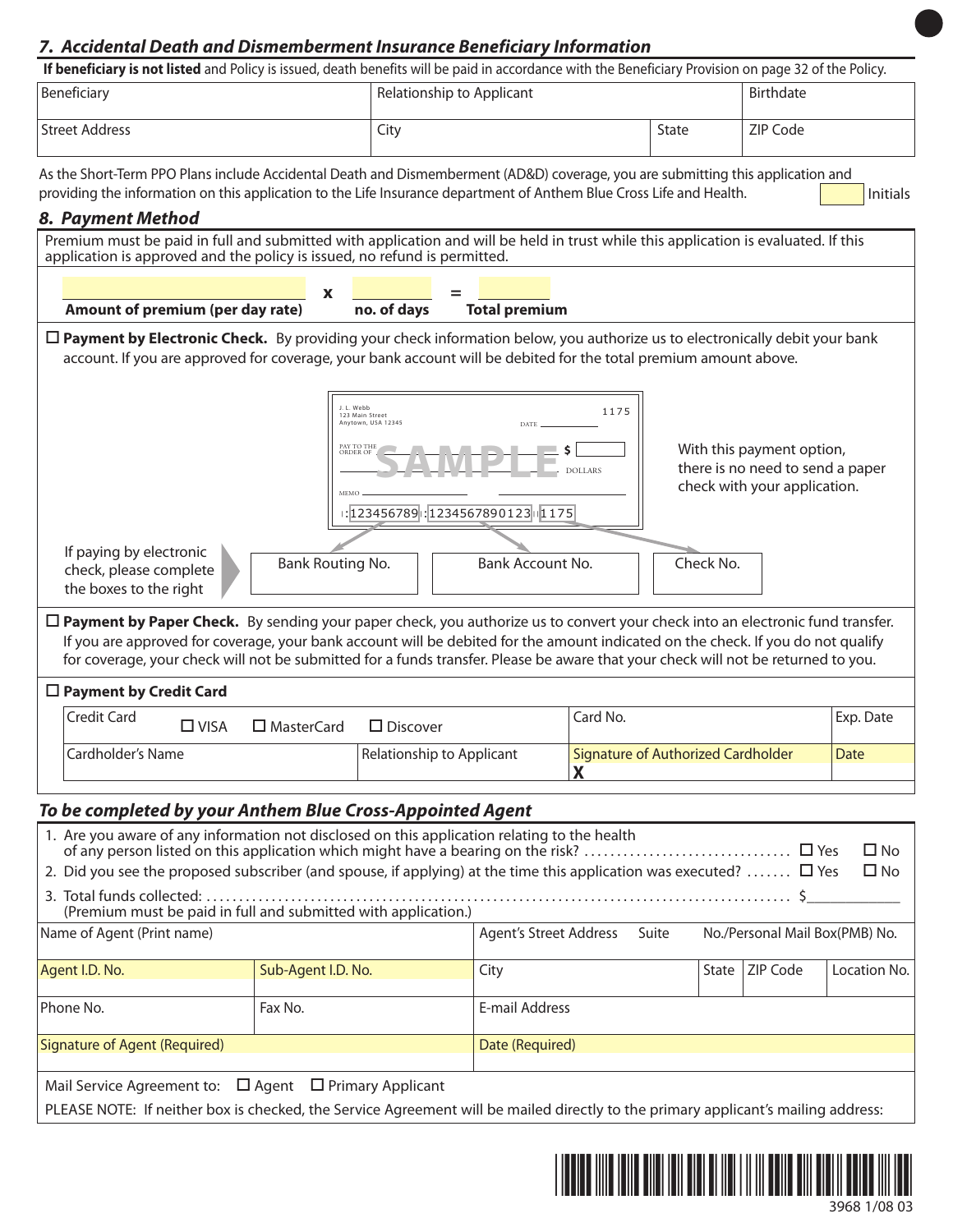### *Sending the Application*

Save time by faxing this application (if paying by electronic check or credit card) to Anthem Blue Cross Life and Health at (800) 327-9255. Please mail this application to:

**Anthem Blue Cross Life and Health Insurance Company • P.O. Box 9051 • Oxnard, CA 93031-9051 For information on eligibility, please call (800) 333-0912**

### *9. Application Conditions and Agreement* IMPORTANT: It is important that you carefully read and fully understand the following.

### **Agreements and Understandings (all applicants)**

By applying for coverage, I, the undersigned, agree to the following:

- 1. Anthem Blue Cross Life and Health Insurance Company ("Anthem") may decline my application. No coverage comes into effect until Anthem approves this application and informs me in writing. The effective date of my coverage, if this application is accepted, will be indicated on the identification card and/or assigned by Anthem at its discretion.
- 2. Cashing my check does not mean my application is approved. If this application is declined, neither Anthem nor any affiliated company shall have any liability to me or any one else listed on it, except for the obligation to return the money submitted with this application.
- 3. The selling agent has no authority to promise me coverage or to modify Anthem underwriting policy or the terms of any Anthem coverage.
- 4. Any of my dependents listed on this application who are over the age of 18 years have read this application and have provided complete and accurate information for this application. Also, I have done everything necessary to be able to assure you that all information about any children under the age of 18 listed on this application is true and complete to the best of my knowledge and belief. I understand and agree that I alone am responsible for the accuracy and completeness of this application. I understand and agree that no one listed on this application will be eligible for coverage if any information is false or incomplete and that Anthem Blue Cross Life and Health may revoke coverage if it discovers that any information on this application is incomplete or false.
- 5. If the applicant is a minor, I accept full legal and financial responsibility for the coverage and information provided on this application. (Court documents establishing guardianship must be submitted if the responsible adult is not the parent.)
- 6. I understand Anthem may use any information prior to the effective date of coverage in considering my application, including medical conditions which occur after the signature and before the original effective date.

**HIV TESTING PROHIBITED:** California law prohibits an HIV test from being required or used by health insurance companies as a condition of obtaining health insurance.

Anthem Blue Cross Life and Health Insurance Company is an independent licensees of the Blue Cross Association. ® ANTHEM is a registered trademark. ® The Blue Cross name and symbol are registered marks of the Blue Cross Association.

### **I have personally read and completed this application.**

If I am accepted, this application will become part of the contract between Anthem and me. Any enrolled family members and I agree to abide by the terms of that contract. I understand that no benefits will be provided for any preexisting condition as defined in the policy. Preexisting condition means an illness, injury, disease, or physical condition for which medical advice, diagnosis, care or treatment, including the use of prescription drugs, was recommended or received from a licensed health practitioner during the six (6) months immediately preceding the member's effective date of coverage. This is not a continuation of any previous Anthem policy. This policy is not renewable.

**Requirement for Binding Arbitration:** If you are applying for coverage, please note that Anthem Blue Cross Life and Health Insurance Company requires binding arbitration to settle all disputes, including claims of medical malpractice. California Health and Safety Code Section 1363.1 and Insurance Code Section 10123.19 require specified disclosures in this regard, including the following notice: **"It is understood that any dispute as to medical malpractice, that is as to whether any medical services rendered underthis contract were unnecessary or unauthorized or were improperly, negligently orincompetently rendered, will be determined by submission to arbitration as provided by California law, and not by a lawsuit orresort to court process except as California law provides forjudicial review of arbitration proceedings. Both parties to this contract, by entering into it, are giving up their constitutionalright to have any such dispute decided in a court of law before a jury, and instead are accepting the use of arbitration."**Both parties also agree to give up any right to pursue on a class basis any claim or controversy against the other.

### **Signatures** *(Required)*

### **IMPORTANT: All applicants over age 18 must sign and date.**

| Applicant/Parent or Legal Guardian                            | <b>Today's Date</b> |  |  |  |
|---------------------------------------------------------------|---------------------|--|--|--|
| X                                                             |                     |  |  |  |
| <b>Applicant's Spouse</b>                                     | <b>Today's Date</b> |  |  |  |
| X                                                             |                     |  |  |  |
| Applicant's Dependent age 18 or over                          | <b>Today's Date</b> |  |  |  |
| X                                                             |                     |  |  |  |
| Applicant's Dependent age 18 or over                          | <b>Today's Date</b> |  |  |  |
| X                                                             |                     |  |  |  |
| Applicant's Dependent age 18 or over                          | <b>Today's Date</b> |  |  |  |
| X                                                             |                     |  |  |  |
| For Anthem Blue Cross Life and Health use only - Do not write |                     |  |  |  |
|                                                               |                     |  |  |  |
| <b>Effective Date</b>                                         | <b>End Date</b>     |  |  |  |
|                                                               |                     |  |  |  |

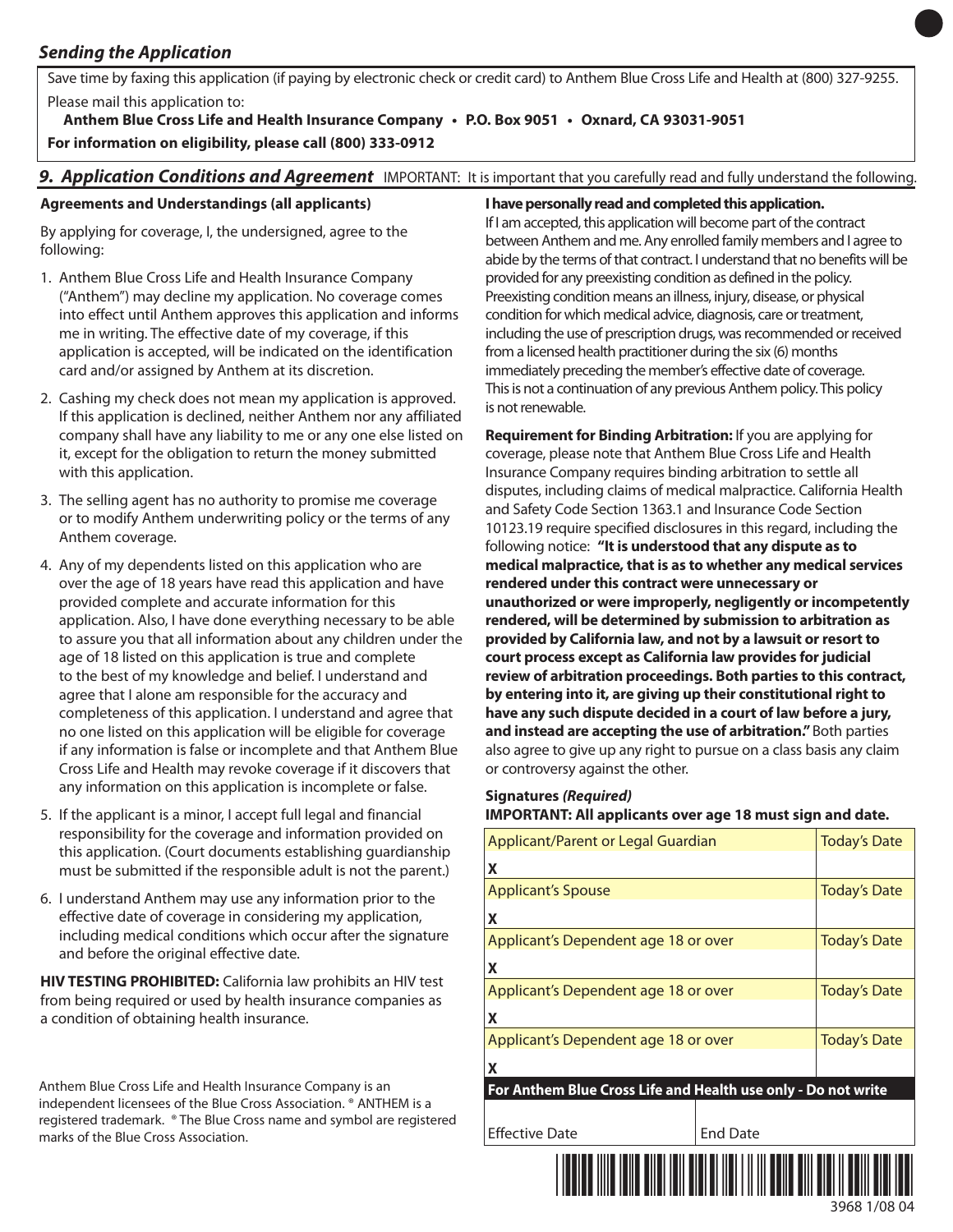

### **Language Assistance Services**

### **English**

Can you read the attached document? If not, we can have somebody help you read it. You may also be able to get this written in your language. For free help, please contact your agent.

### **Spanish**

Puede usted leer este documento anexo? Si no, podemos asignarle alguien que le ayude. También puede recibir esto escrito en su idioma. Para asistencia gratuita, por favor contacte a su agente.

### **Chinese (Traditional)**

您能讀懂所附文件嗎?如果不懂,我們可以請人幫您。也許您還可以收到中文版本。 請聯絡您的代理人要求免費的協助。

### **Korean**

첨부 서류를 읽으실 수 있습니까? 읽지 못하신다면 읽어드릴 사람을 구해드릴 수 있습니다. 한국어 번역본도 받으실 수 있습니다. 도움은 무료이며 담당 에이전트에게 연락하십시오.

### **Vietnamese**

Quý vị đọc được tài liệu đính kèm không? Nếu không, chúng tôi sẽ cho người đọc giúp quý vị. Ngoài ra, quý vị cũng có thể được cấp tài liệu này bằng ngôn ngữ của quý vị. Vui lòng liên lạc với nhân viên đại diện của quý vị để được giúp đỡ miễn phí.

### **Tagalog**

Kaya mo bang basahin ang nakakabit na dokumento? Kung hindi naman, maaaring patulungan ka namin sa ibang tao sa pagbasa nito. Maaari mo ring makuha ito na nasusulat sa iyong lengguwahe. Para sa libreng pagtulong, paki-kontakin ang iyong ahente.